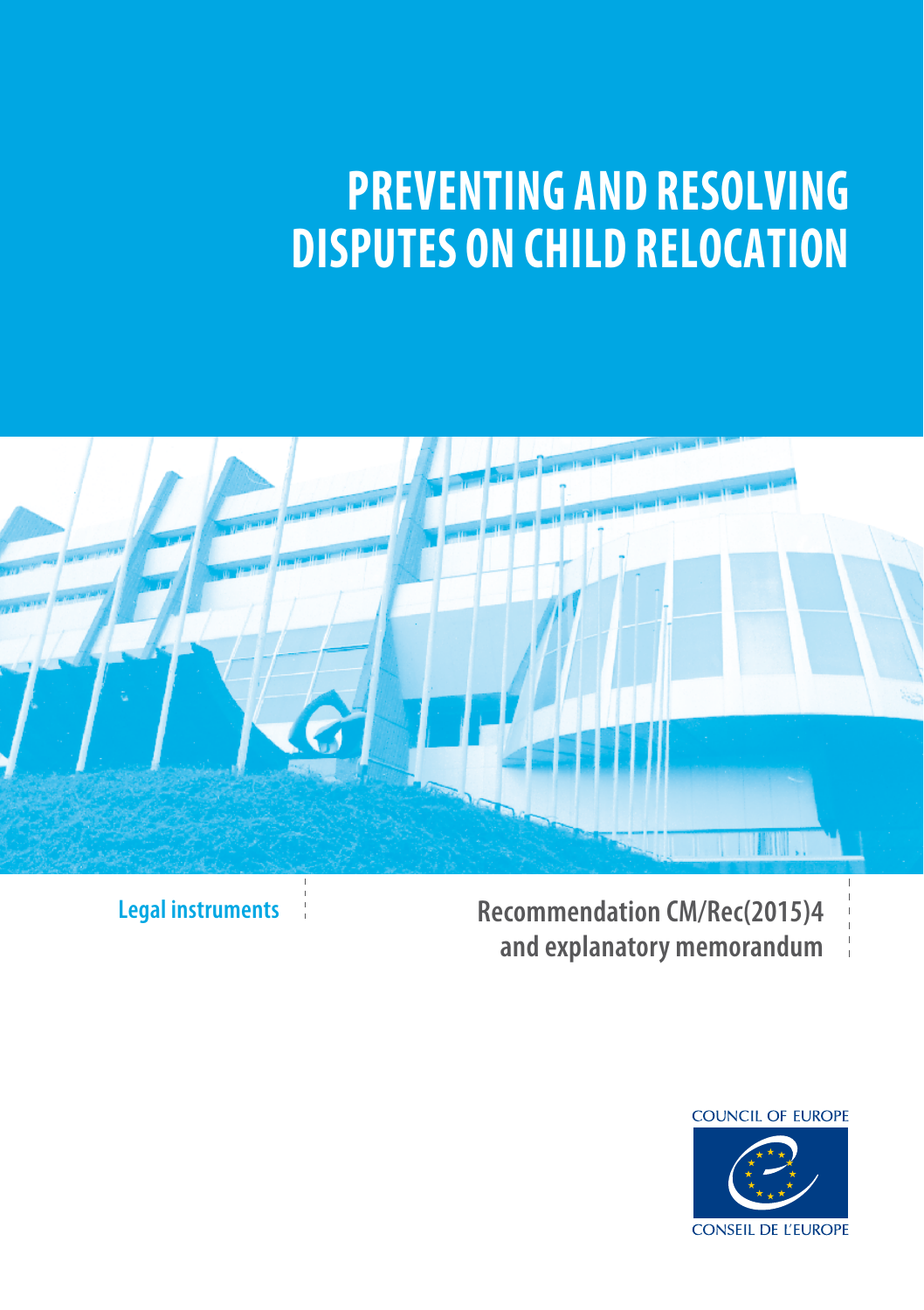# **PREVENTING AND RESOLVING DISPUTES ON CHILD RELOCATION**

## **Recommendation CM/Rec(2015)4**

adopted by the Committee of Ministers of the Council of Europe on 11 February 2015 and explanatory memorandum

Council of Europe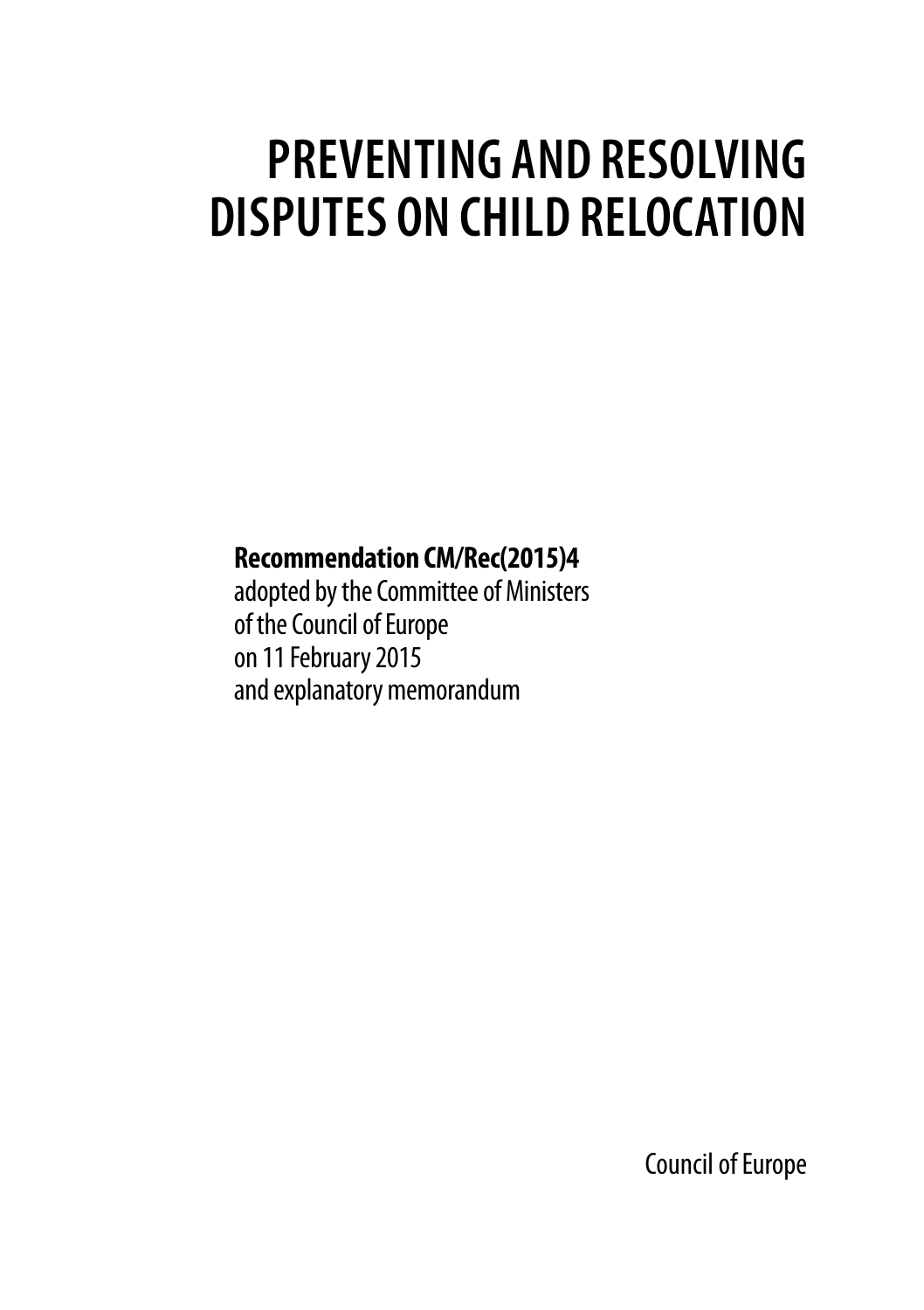#### French edition:

*Prévention et résolution des conflits sur le déménagement de l'enfant (Recommandation CM/Rec(2015)4 et exposé des motifs)* ISBN 978-92-871-8084-1

Reproduction of the texts in this publication is authorised provided the full title and the source, namely the Council of Europe, are cited. If they are intended to be used for commercial purposes or translated into one of the non-official languages of the Council of Europe, please contact publishing@coe.int.

> Cover design and layout: Documents and Publications Production Department (SPDP), Council of Europe

Council of Europe Publishing F-67075 Strasbourg Cedex http://book.coe.int

ISBN 978-92-871-8085-8 © Council of Europe, November 2015 Printed at the Council of Europe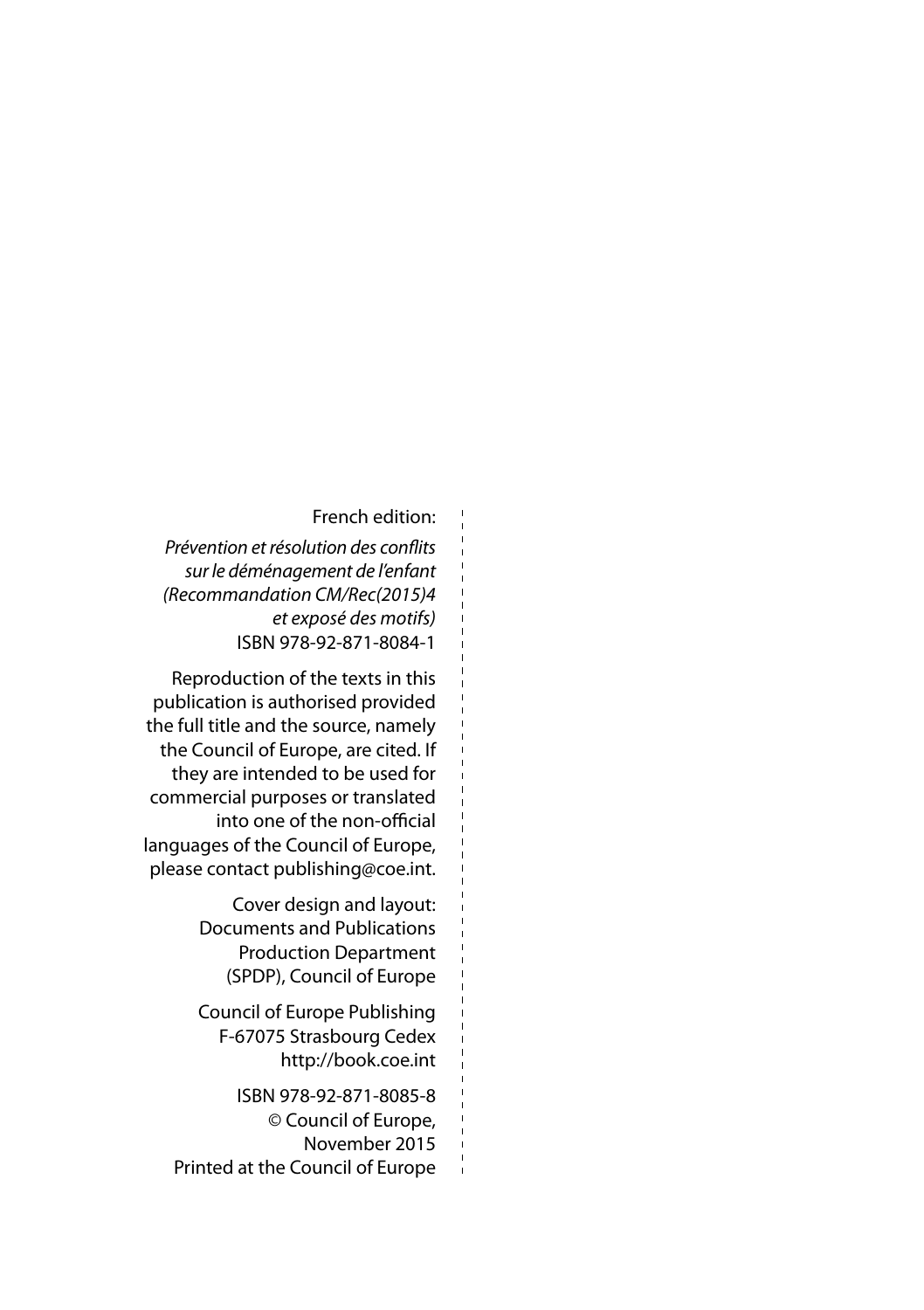## **Contents**

| <b>RECOMMENDATION CM/REC(2015)4</b>      |   |
|------------------------------------------|---|
| Appendix to Recommendation CM/Rec(2015)4 | 6 |
| <b>EXPLANATORY MEMORANDUM</b>            |   |
| Introduction                             |   |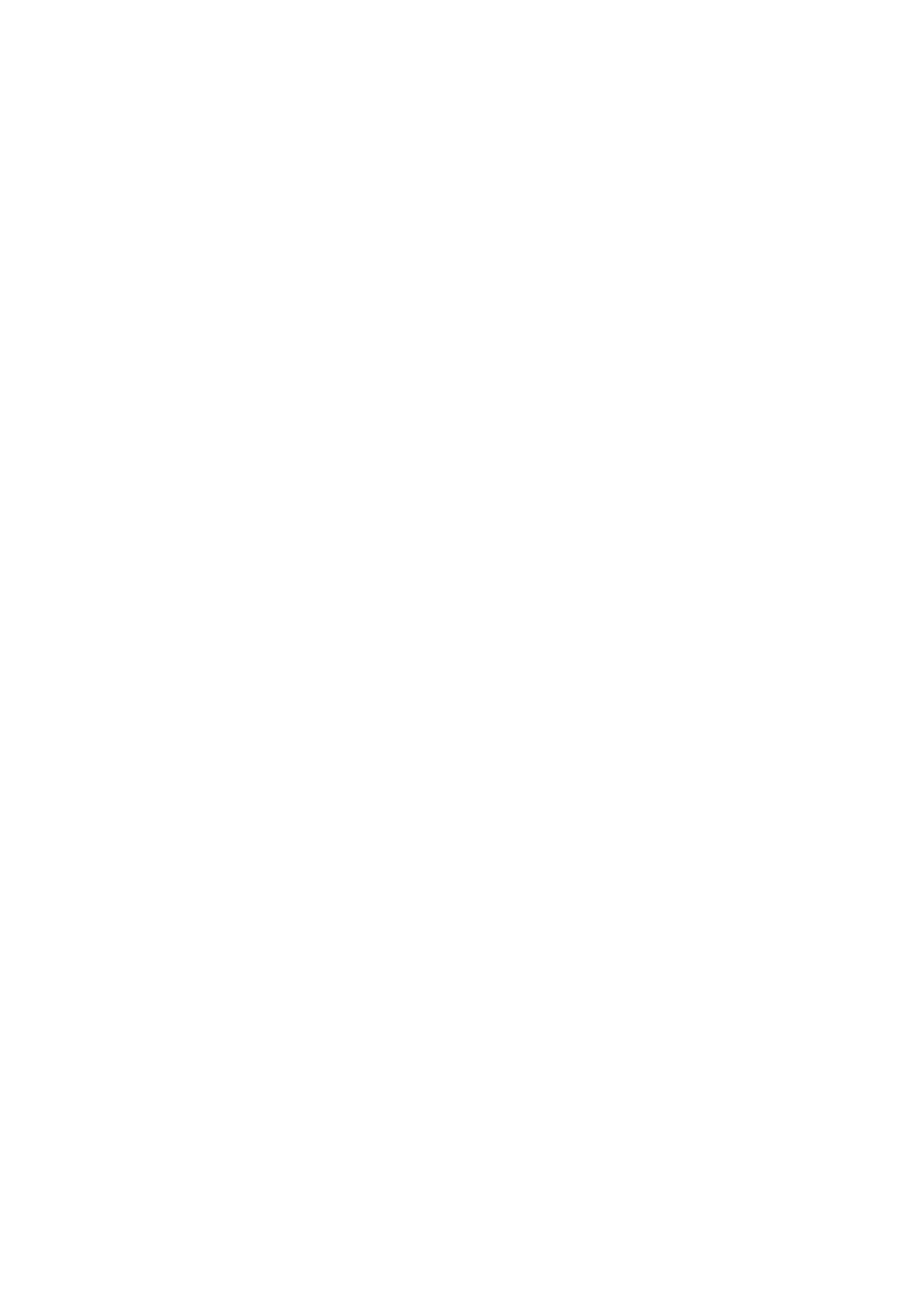## **Recommendation CM/Rec(2015)4**

**of the Committee of Ministers to member States on preventing and resolving disputes on child relocation**

*(Adopted by the Committee of Ministers on 11 February 2015 at the 1219th meeting of the Ministers' Deputies)*

The Committee of Ministers, under the terms of Article 15.*b* of the Statute of the Council of Europe,

Considering that the aim of the Council of Europe is to achieve greater unity between its member States, in particular by promoting the adoption of common rules in legal matters;

Bearing in mind the Convention for the Protection of Human Rights and Fundamental Freedoms, of 4 November 1950 (ETS No. 5), and the relevant case law of the European Court of Human Rights, in particular in relation to Article 8 (right to respect for private and family life);

Taking into account the United Nations Convention on the Rights of the Child, of 20 November 1989, and recognising that the best interests of the child are a primary consideration in all matters concerning children in accordance with Article 3 of this convention, and that the right of the child to maintain contact with both parents shall be respected in accordance with Article 9 of this convention;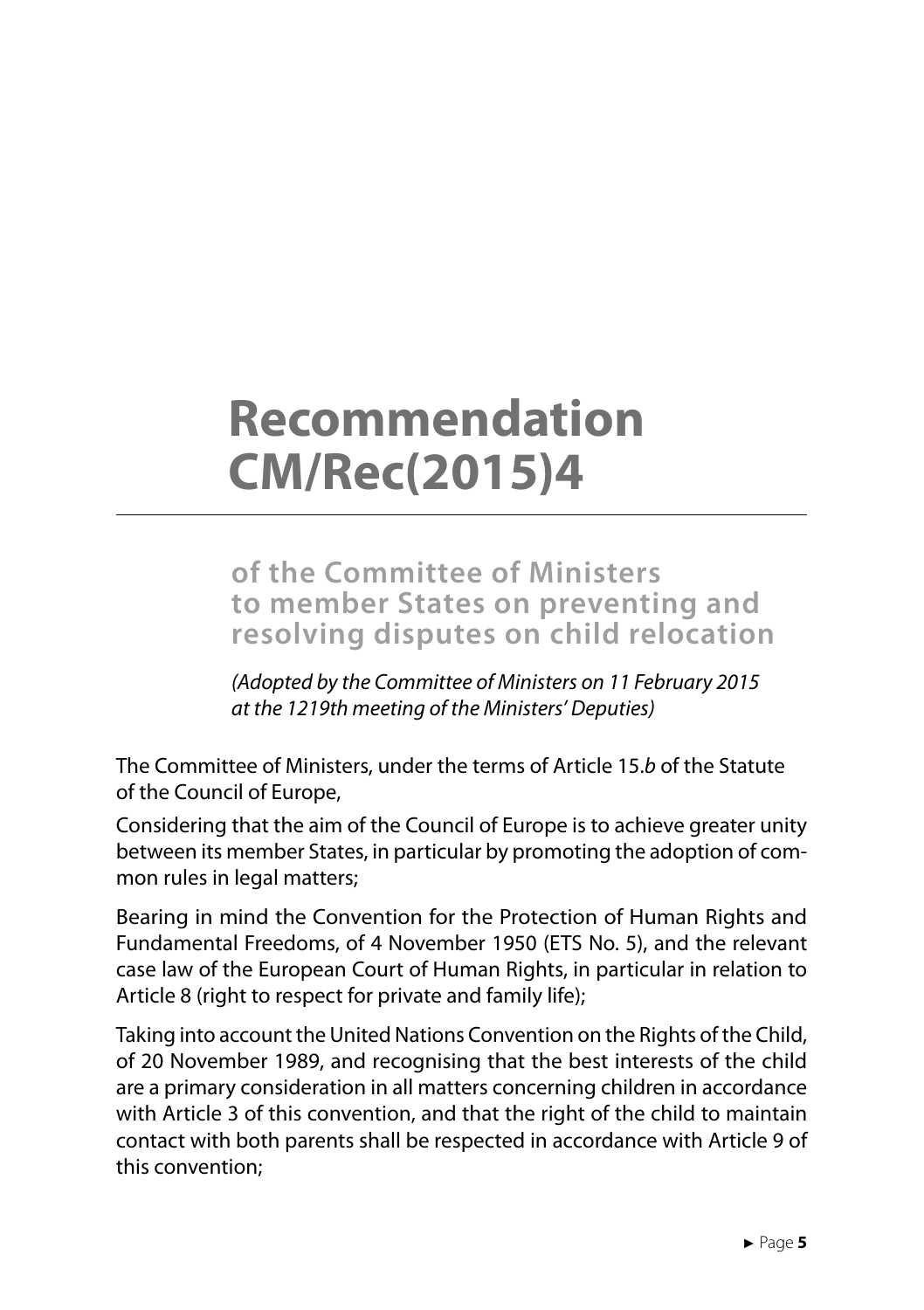Recalling the European Convention on the Exercise of Children's Rights, of 25 January 1996 (ETS No. 160), and in particular its provisions relating to the procedural rights of a child and the role of the judicial authorities, and the Convention on Contact concerning Children, of 15 May 2003 (ETS No. 192);

Recalling the Convention on Jurisdiction, Applicable Law, Recognition, Enforcement and Co-operation in respect of Parental Responsibility and Measures for the Protection of Children, adopted by the Hague Conference on Private International Law, on 19 October 1996;

Recalling its Recommendation No. R (84) 4 to member States on parental responsibilities and, in particular, Principle 6 which provides for the allocation of parental responsibilities in the case of dissolution of the parents' marriage or separation;

Recalling its Recommendation No. R (98) 1 to member States on family mediation;

Taking note of the Washington Declaration on International Family Relocation, of 25 March 2010;

Recalling its Guidelines on child-friendly justice of 17 November 2010, and in particular its provisions relating to the right of the child to be heard and to express his or her views;

Wishing to provide guidance to member States on situations concerning child relocation;

Wishing to encourage the prevention and resolution of disputes on child relocation as a means of reducing the incidence of child abduction,

Recommends that member States take or reinforce all measures they consider necessary with a view to implementing the principles contained in the appendix to this recommendation.

## **Appendix to Recommendation CM/Rec(2015)4**

## **Principles**

#### **Definitions**

For the purposes of this recommendation and its principles: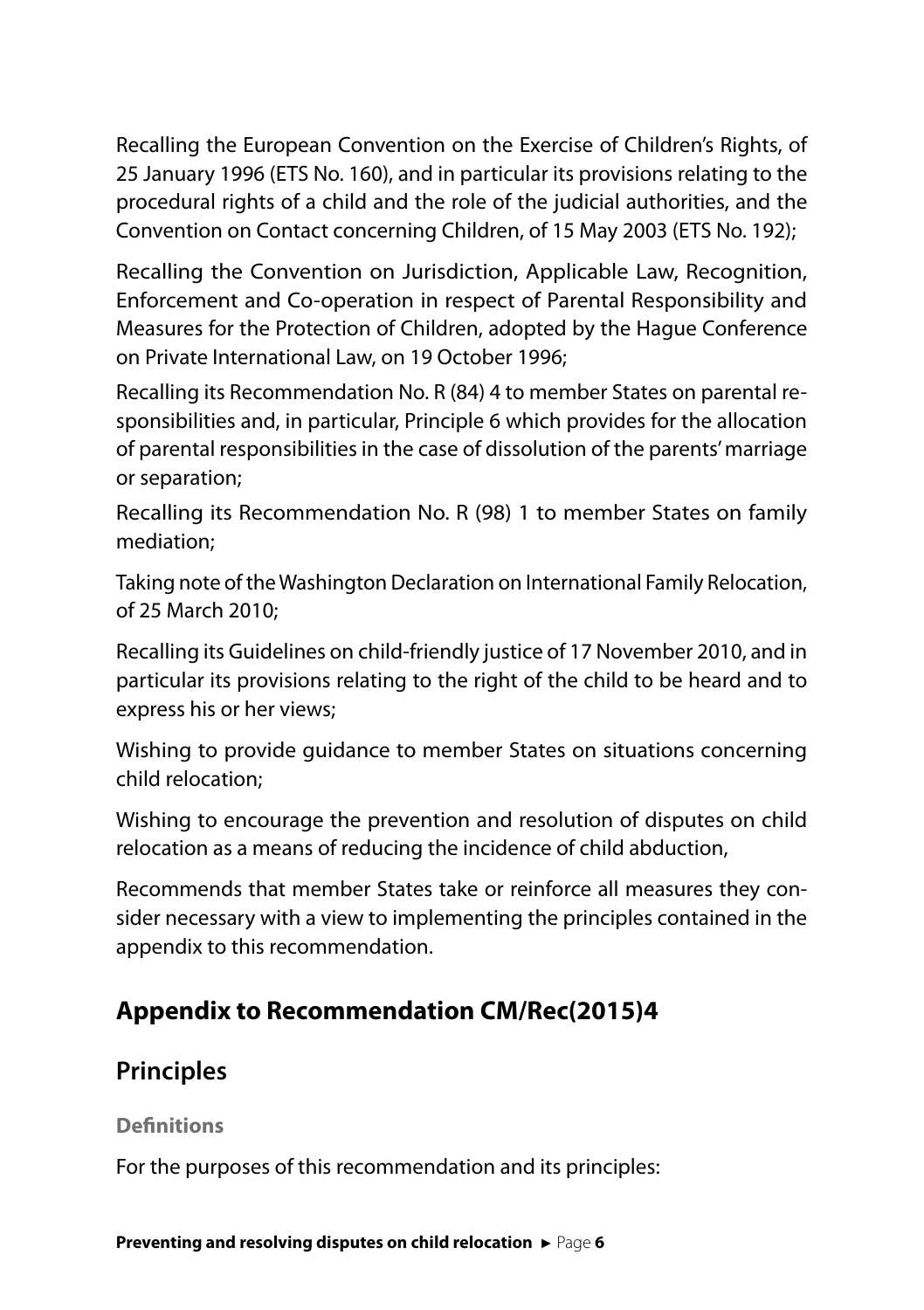*a.* "child" means every human being below the age of 18 unless majority is attained earlier under the national law applicable to the child;

*b.* "child relocation" refers to a change in the child's habitual residence;

*c.* "competent authority" refers to a judicial or administrative body that is competent to make a legally binding decision affecting the child's habitual residence;

*d.* "contact" refers to stays of limited duration, meetings, communication in any form and the provision of information;

*e.* "parents" refers to the persons who are considered to be the parents of the child according to national law;

*f.* "other holders of parental responsibilities" refers to persons who enjoy parental responsibilities in addition to or instead of the parents;

*g.* "parental responsibilities" refers to the collection of duties, rights and powers, which aim to promote and safeguard the rights and welfare of the child in accordance with the child's evolving capacities.

### **Scope**

This recommendation applies to situations where there is, or may be, a disagreement on the relocation of a child, either within the jurisdiction of the member State (subject to Principle 7) or abroad.

This recommendation applies in particular to situations where, as a result of his or her relocation, a child would be at risk of losing contact, or of a significant disruption to contact, with his or her parents or with other holders of parental responsibilities.

### **General principles**

- 1. National law on child relocation should:
- a. offer sufficient legal certainty to prevent and resolve disputes;
- b. provide sufficient flexibility to satisfactorily resolve individual disputes;
- c. encourage the reaching of friendly agreements.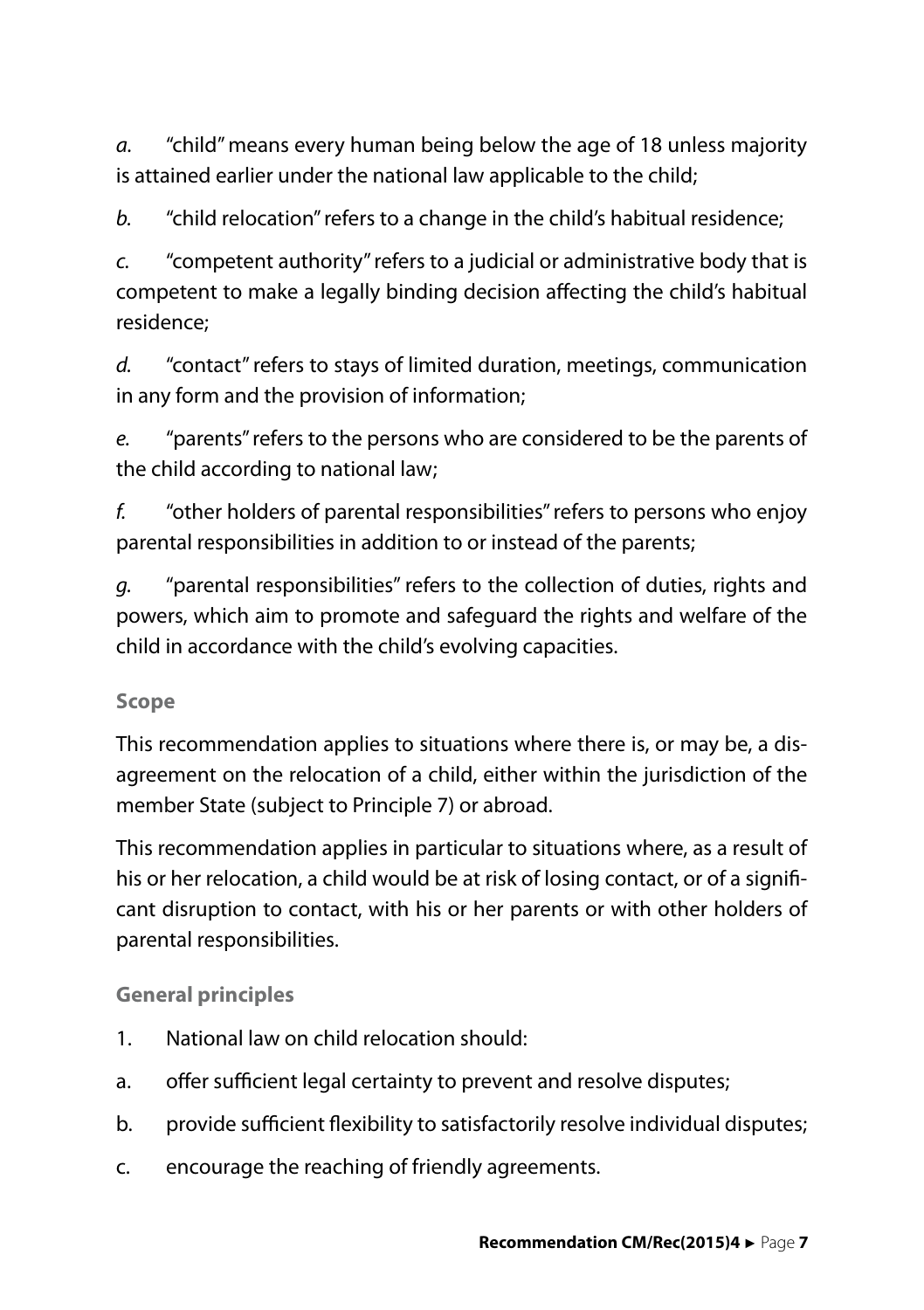## **Rights of the child**

2. The best interests of the child shall be a primary consideration in securing agreements and resolving disputes in matters of child relocation.

3. The child should have the right to be informed and consulted, and to express his or her views on the proposed relocation. Due weight should be given to the child's views in accordance with his or her age and degree of maturity.

#### **Avoiding disputes**

4. Measures aimed at avoiding disputes on child relocation or its consequences should be in place. Such measures might include:

- provisions that encourage parents or other holders of parental responsibilities to reflect on a possible future relocation of the child by agreeing on relocation issues such as prior notice, duration and geographical limits;
- rules on notification to the effect that the person proposing to change the child's habitual residence should be required to inform the other parent or other holders of parental responsibilities in writing prior to the proposed relocation and within specific time limits, in order to avoid unilateral relocations;
- services (public or private) for advice, counselling and mediation to assist parents or other holders of parental responsibilities in reaching an agreement.

#### **Dispute resolution**

5. Alternative means of dispute resolution should be promoted in order to reach agreements on child relocation without the need to have recourse to the competent authority, without prejudice to Principle 6.

6. Parents or other holders of parental responsibilities should have the right to bring any unresolved dispute on child relocation to a competent authority for decision.

7. In the absence of agreement, the child's habitual residence should not be changed without a decision of the competent authority, except in circumstances provided for by national law.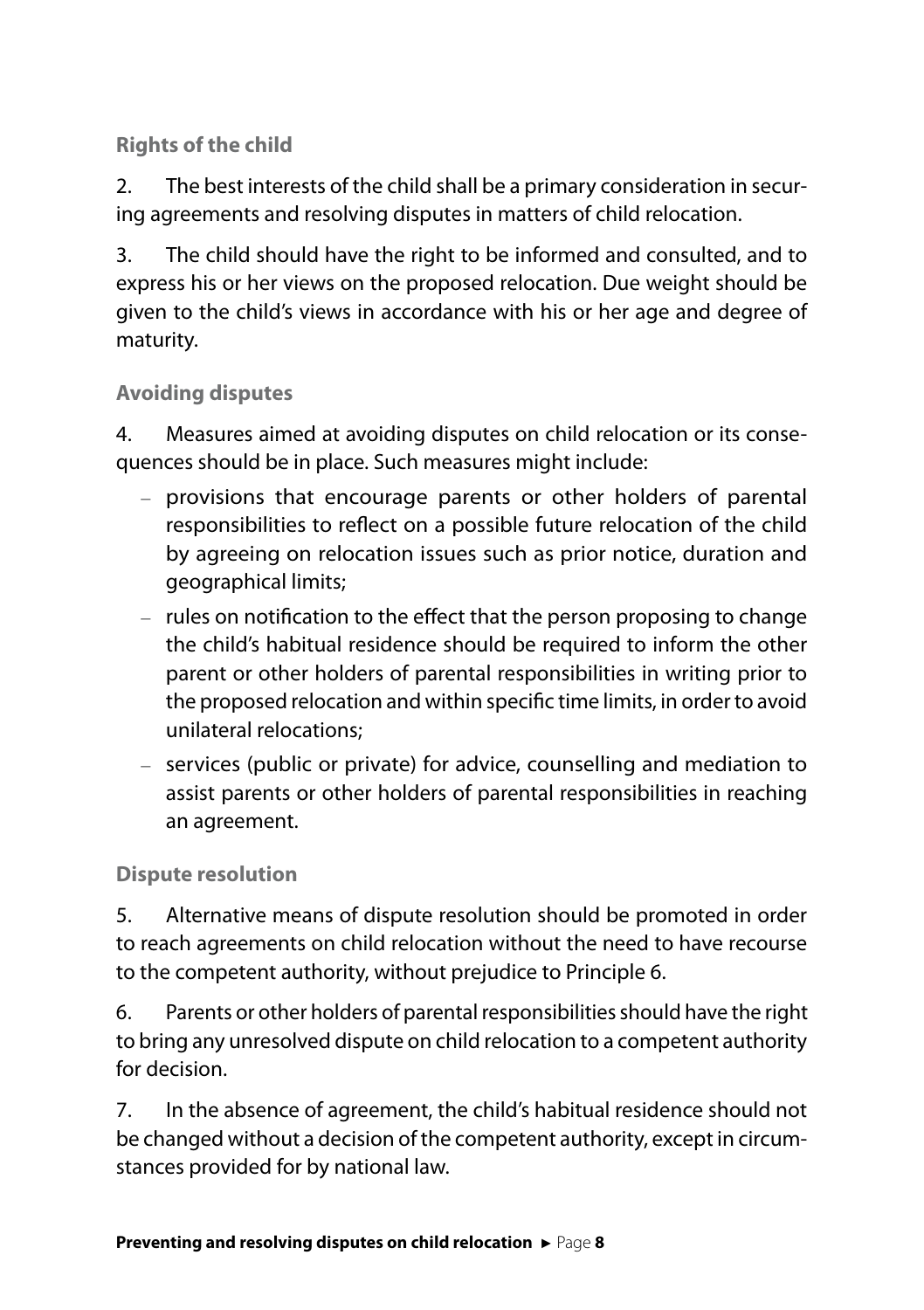8. In resolving disputes on child relocation, the competent authority should ensure that all relevant factors are taken into consideration, giving such weight to each factor as is appropriate in the circumstances of the individual case. The examination shall focus on the best interests of the child.

9. The decision of the competent authority should be made without any presumption for or against changing the child's habitual residence.

10. As time is of the essence in disputes over child relocation, particularly as far as the child is concerned, member States should ensure that disputes are resolved by the competent authority as quickly as possible.

11. Consideration should be given to facilitating direct judicial communications between the authorities of member States on international child relocation cases.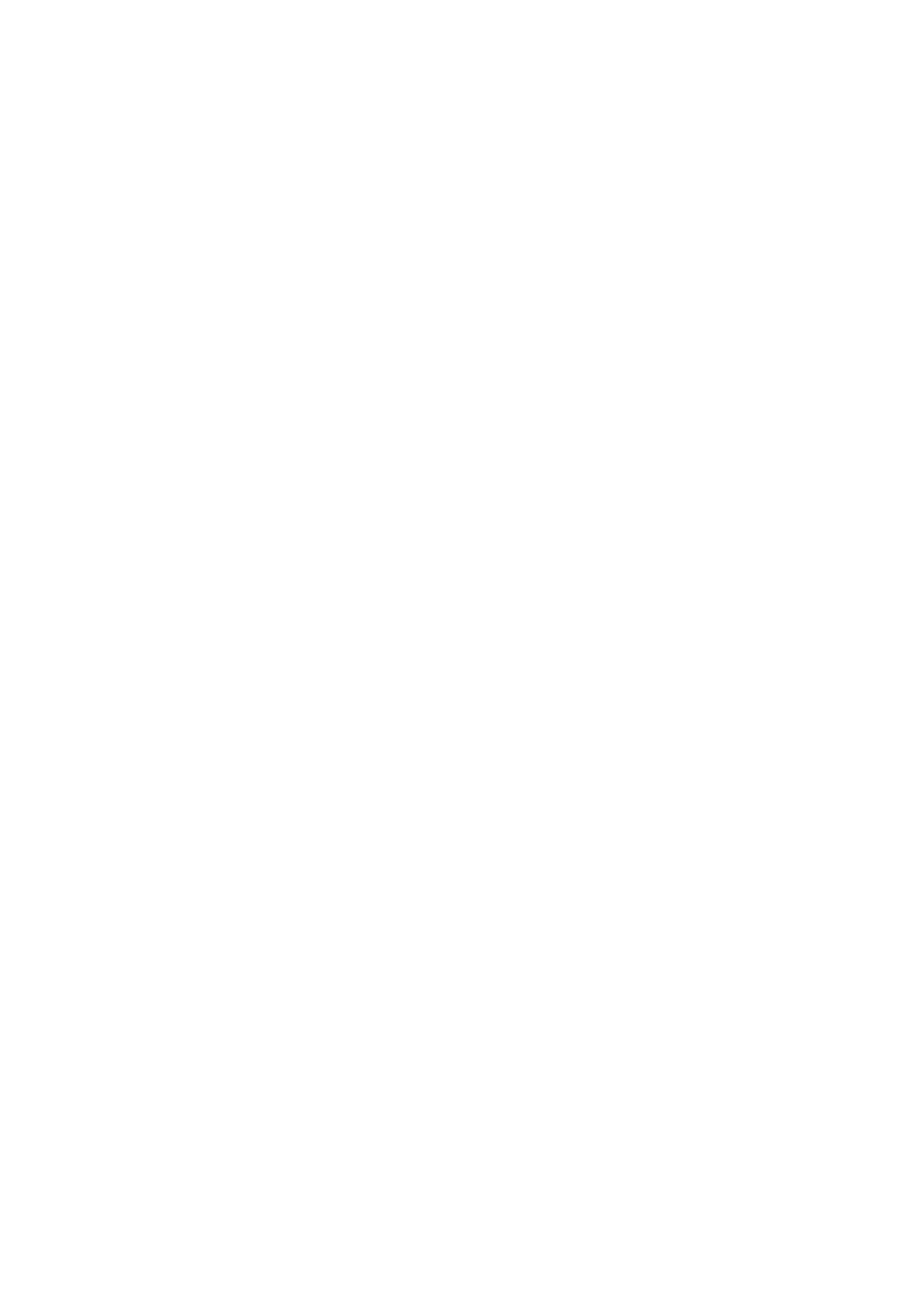## **Explanatory memorandum**

## **Introduction**

1. In recent decades, parental disputes over child relocation have become common in Europe and worldwide.

2. Various factors account for this phenomenon. To begin with, there is a high incidence of family break-ups. In addition, there is the growing mobility of persons: parents and other holders of parental responsibilities with whom a child is "habitually or usually" residing may be prompted more and more often to relocate (job opportunities, change of lifestyle, family reunion), within their country or abroad. Finally, there is a growing tendency in many countries for parental responsibilities to be jointly exercised after the separation of the parents.

3. The relocation of a parent or other holder of parental responsibilities with a child can have serious implications for the child's welfare, in particular where, as a result of the relocation, contact between the child and the nonrelocating parent or other holder of parental responsibilities is significantly altered.

4. When disputes occur in cases of child relocation, it can be difficult for the competent authority to reach a decision as each parent or other holder of parental responsibilities can have valid arguments purporting to uphold the child's best interests.

5. Thus, taking into account the strong potential for conflict over child relocations, the need to prevent and to resolve satisfactorily any disputes on child relocation is increasingly felt.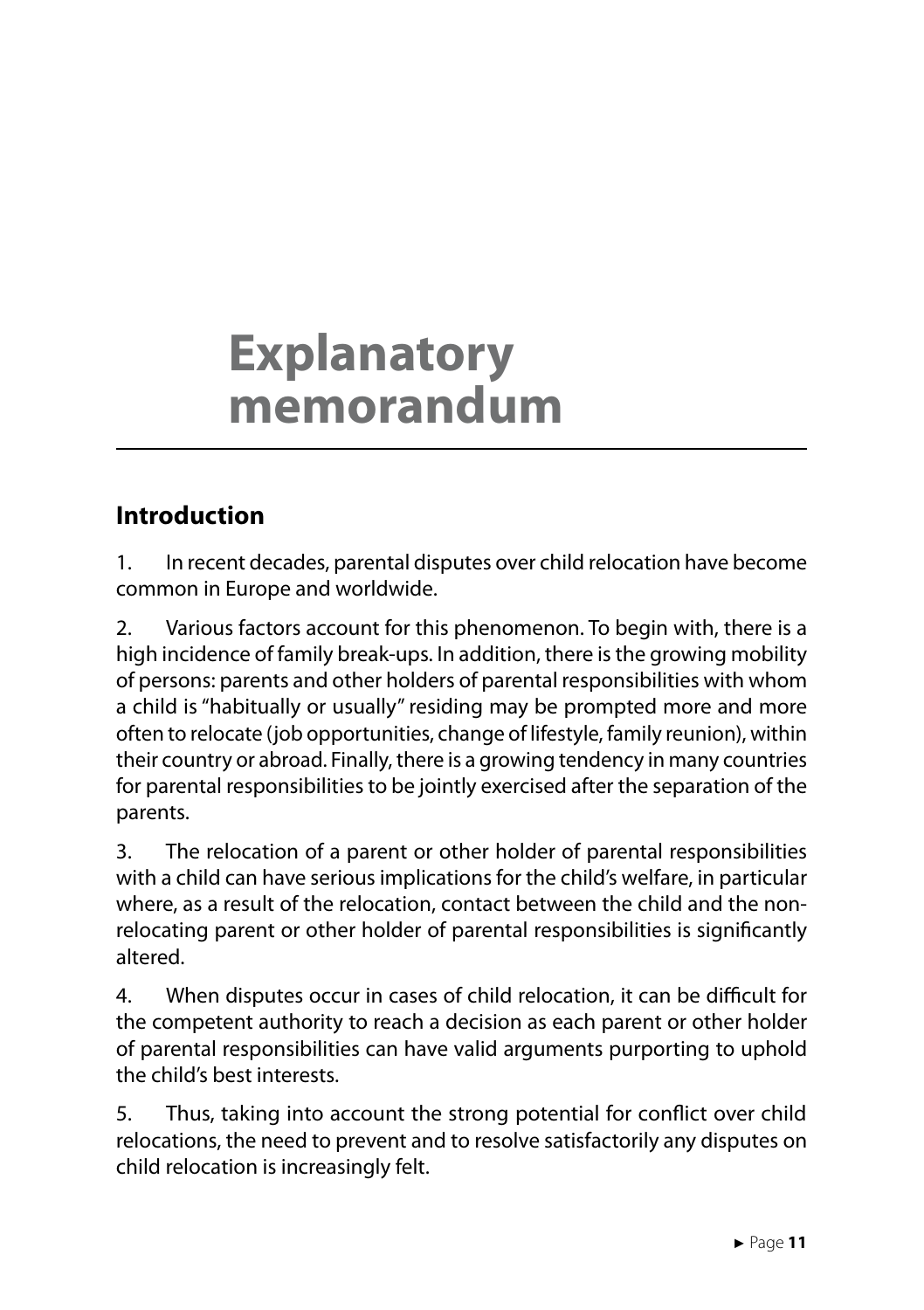6. This recommendation is intended to guarantee a comprehensive and coherent approach so as to prevent and resolve disputes by deterring, in particular, a parent or other holder of parental responsibilities with whom a child resides from unilaterally relocating with the child, and averting the unlawful relocation of the latter.

7. The recommendation sets out to avoid too formal an approach, so as to acknowledge the differences in national systems with regard to family law. The principles of the recommendation can be applied to all types of cases, whether or not they include an international element; they can also serve as a basis for concluding agreements.

8. The recommendation, in not only addressing procedural issues but also dealing with substantive principles, intends to contribute towards the avoidance of disputes that may arise when the child's "habitual or usual" residence changes.

## **Definitions**

## **a. "Child"**

9. The child is defined in accordance with the United Nations Convention on the Rights of the Child.

### **b. "Child relocation"**

10. The term "child's habitual residence" used in definition *b*. of "child relocation" in the appendix to the recommendation corresponds to the place which reflects a substantial degree of integration by the child in a social and family environment. Either it is for the parents or other holders of parental responsibilities to establish the child's habitual residence or it is for the competent authority to make a decision affecting the habitual residence of the child, taking account of all the circumstances specific to each individual case. Use of the term "habitual residence" reflects the usage set out in Resolution (72) 1 of the Committee of Ministers on the standardisation of the legal concepts of "domicile" and of "residence".1

<sup>1.</sup> Rule No. 9 of the Appendix to the resolution: "In determining whether a residence is habitual, account is to be taken of the duration and the continuity of the residence as well as of other facts of a personal or professional nature which point to durable ties between a person and his residence."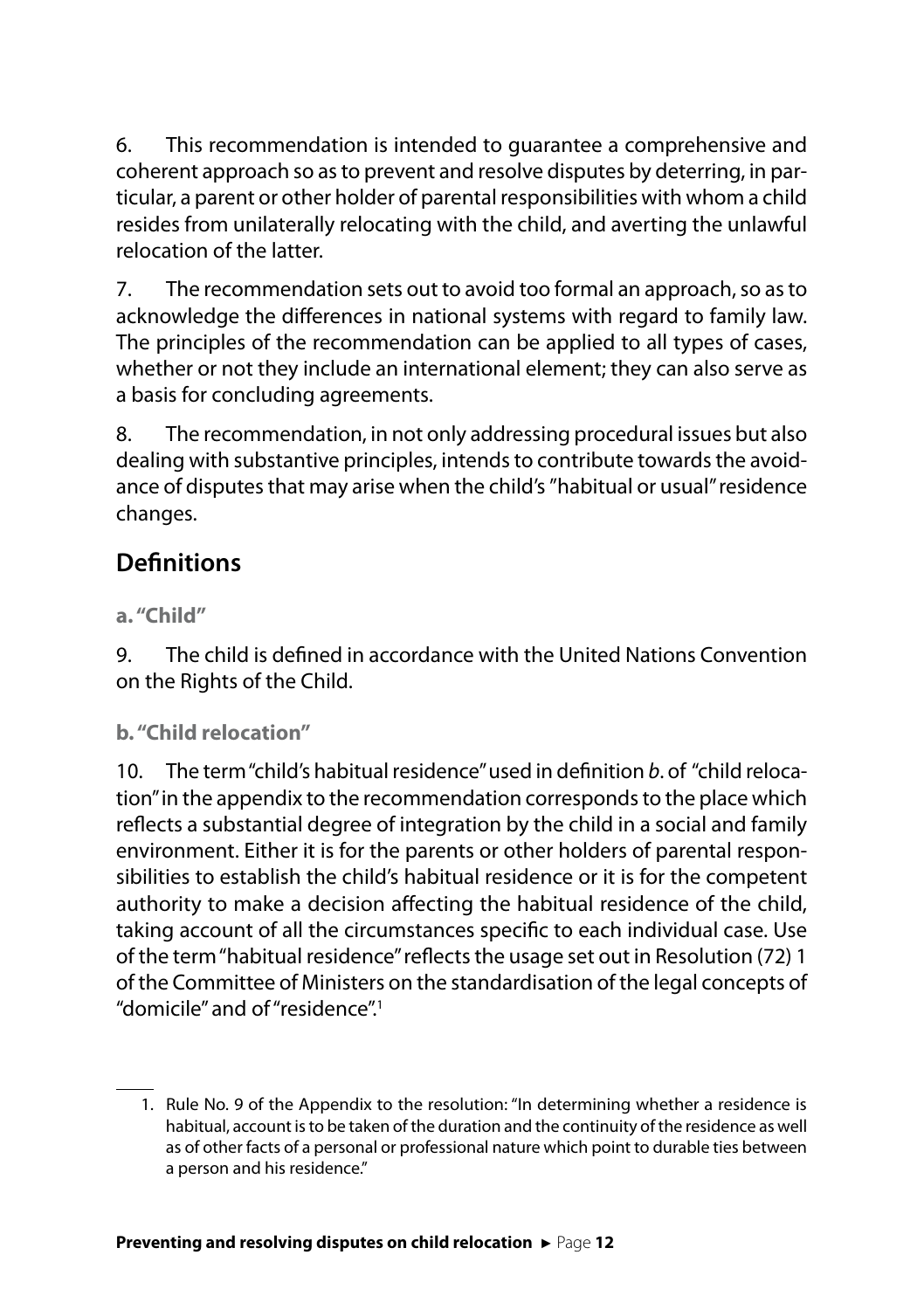**c. "Competent authority"**

11. The definition of "competent authority" is based on the definition of "judicial authority" in the Convention on Contact concerning Children (ETS No. 192). This means a court or an administrative body having equivalent powers. Administrative bodies are included on the same footing as judicial bodies, since the powers held by the latter are also exercised, in some States, by administrative bodies for certain categories of family law proceedings.

## **d. "Contact"**

12. Relocation of the child will primarily affect the child's personal, direct, or face-to-face, contact. Direct contact will invariably include spending time together inside or outside the home with the other parent or other holder of parental responsibilities, as well as, in most cases, staying over for short periods of time in their home. There are also other forms of less direct contact which are nonetheless important for the child. These include written correspondence, telephone and Internet communications, as well as the provision of information (photographs, school reports, medical reports, etc.).

#### **e. "Parents"**

13. Parentage is to be established in accordance with national law. The approaches as regards the definition of the term "parent" can vary between member States. Therefore, the recommendation leaves it to member States to decide whether or not to include other forms of parenthood, such as biological or social parenthood, in accordance with the standards of the European Convention on Human Rights (ETS No. 5) by modifying, if necessary, their national law accordingly.

**f. "Other holders of parental responsibilities"**

14. While parental responsibilities are normally given to parents, other persons may, in some situations, also be vested with such responsibilities by law or decision of the competent authority.

**g. "Parental responsibilities"**

15. Parental responsibilities are a collection of duties and powers which aim to ensure the moral and material welfare of the child. These include, but are not limited to, duties, rights and powers relating to:

- health and development,
- care and protection,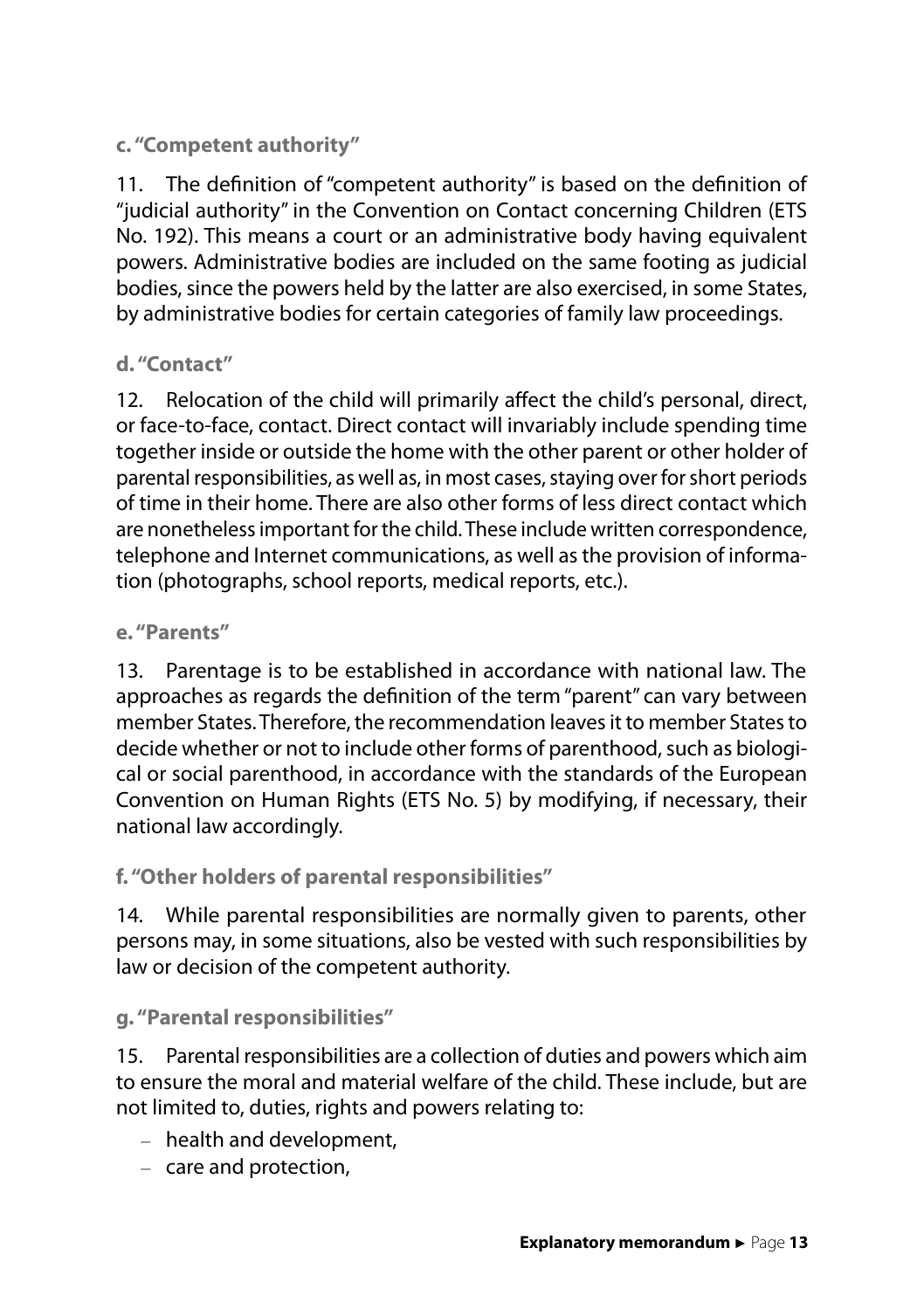- enjoyment and maintenance of personal relationships,
- provision of education,
- legal representation,
- determination of habitual residence,
- administration of property.

16. It is, however, emphasised that not all the holders of parental responsibilities will have the same responsibilities, or the same level of responsibility.

## **Scope**

**1st paragraph**

17. The purpose of the recommendation is to avoid conflicts over child relocation and, in the event of a conflict, to offer guidance on how to resolve it. The principles of the recommendation do not extend to other child-care issues except to the extent that they arise within the context of a dispute on child relocation (for example, division of parental responsibilities, custody, child's habitual residence, visiting rights of the non-resident parent and transport arrangements).

18. In most cases, parental responsibilities are exercised by the child's parents. The principles of the recommendation apply to parents, whether or not they are living or have lived together and irrespective of their marital status, whether or not they have been married.

19. In some situations, parental responsibilities can also be held by third persons (for example, those who have custody of the child by means of a decision of the competent authority). These persons may be entitled to exercise all or some parental responsibilities, and this can be in addition to or instead of the parents.

20. Member States are free to extend the principles of this recommendation where the person proposing to relocate with the child disagrees with other person(s) not holding parental responsibilities, such as members of the family of the child.

21. The principles of the recommendation are focused on the promotion and protection of the child's best interests. They apply to relocation taking place within the jurisdiction of the member State or abroad. However, in this context, the first paragraph needs to be read in conjunction with Principle 7 concerning the role of the competent authority (see paragraphs 66 and 67).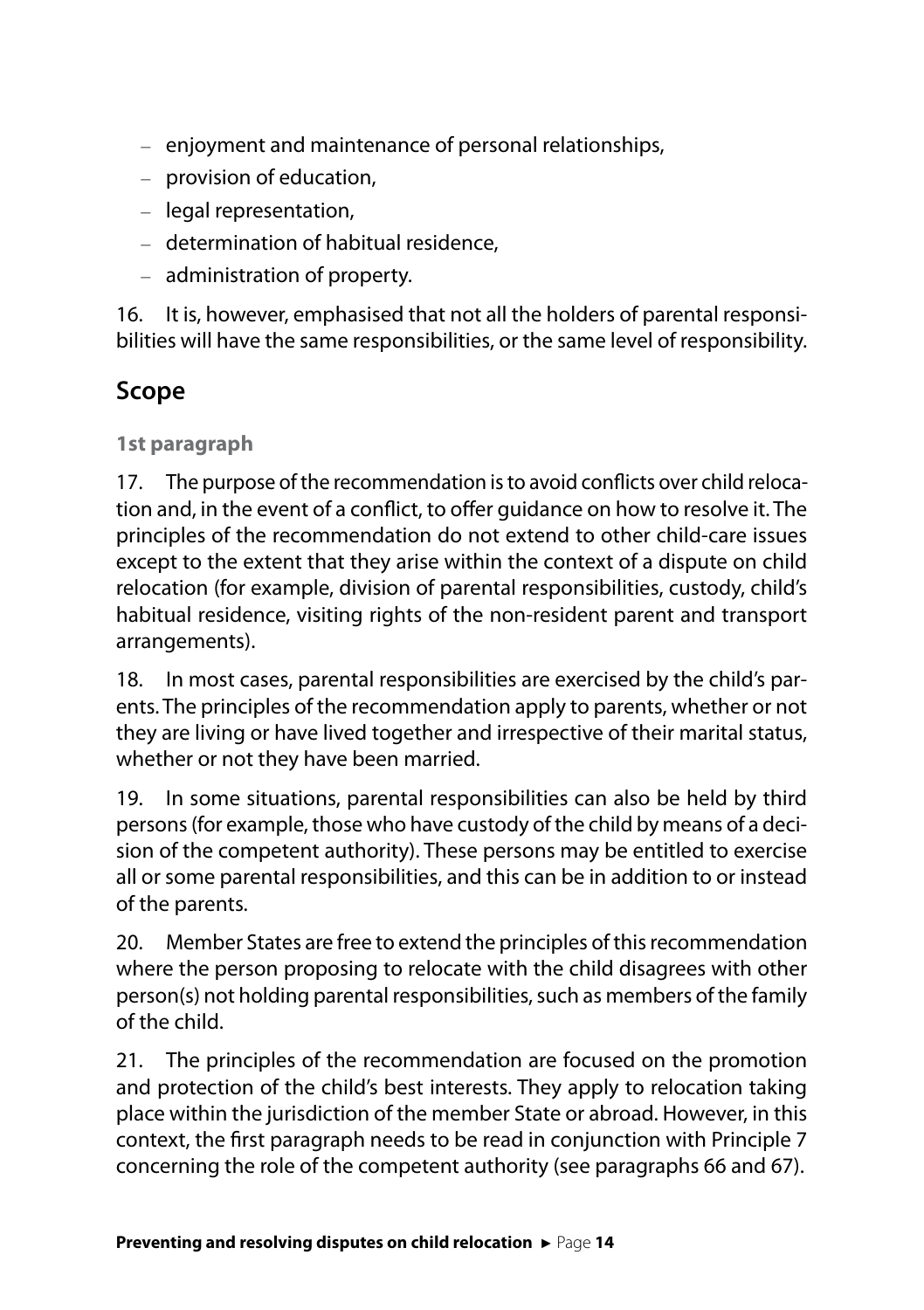22. The principles of the recommendation are limited to a lawful change of the child's habitual residence. Therefore, they do not extend to situations of child abduction (wrongful removal or retention), but rather seek to avoid them.

## **2nd paragraph**

23. It is in the best interests of the child to maintain contact with his or her parents or other holders of parental responsibilities.<sup>2</sup> The second paragraph specifies that the disagreement referred to in the first paragraph should concern a change with significant consequences for the child's contact with the parent or other holder of parental responsibilities. Most relocations leading to a significant change in contact between a child and one of his or her parents or other holders of parental responsibilities occur during relocation abroad or within the country of residence of the child. However, it should be emphasised that a significant change in contact may also occur upon relocation over a short distance, for example if the child resides in a large conurbation.

24. Relevant changes to the child's contact will also include changes in living arrangements. This expression "living arrangements" refers to situations in which the child lives with each of the parents or other holders of parental responsibilities for periods of time. Such periods of time may or may not be split equally between them.

25. The scope of the recommendation has been defined by reference to contact with parents or other holders of parental responsibilities. It would nonetheless be open to a court or a competent authority, in considering the best interests of the child, to also take account, in appropriate cases, of contact with other persons, whether or not they are members of the family.

26. Furthermore, child relocation may lead to disagreements on other issues, which can be understood within the meaning of Article 8 of the European Convention on Human Rights as interferences with the child's right to respect for private and family life, such as a forced change of the language spoken by the child, the practice of religion or a change in the circle of the child's friends and close relations. All these factors may affect the child's physical and psychological welfare.

<sup>2.</sup> Article 9, paragraph 3, of the United Nations Convention on the Rights of the Child.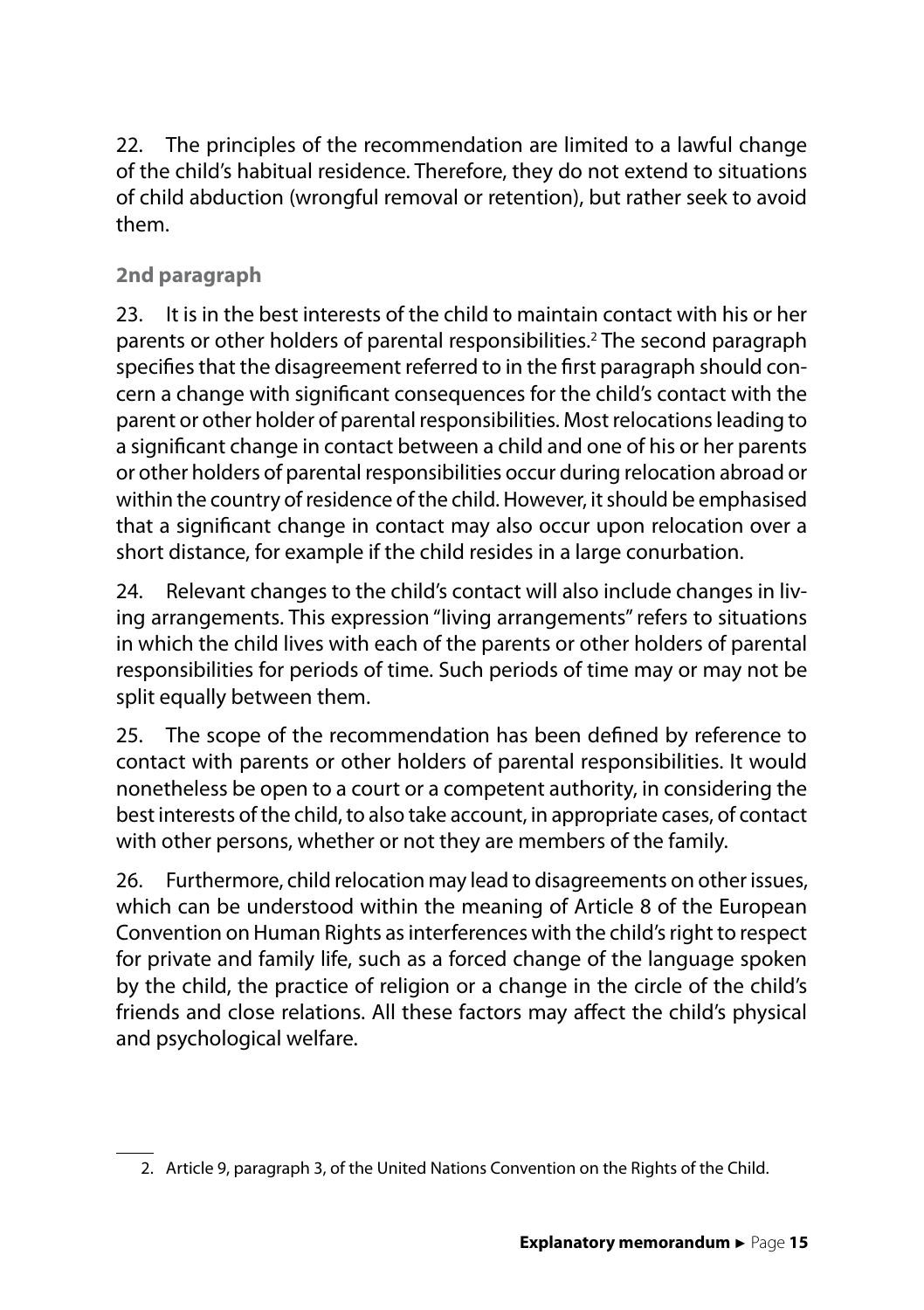## **General principles**

**Principle 1**

27. Principle 1 encourages member States to make provisions for the prevention and resolution of disputes on child relocation. These provisions should help secure recognition that child relocation has a significant and separate legal connotation and a strong potential for conflict.

28. In the absence of clear provisions, parents and other holders of parental responsibilities may adopt certain behaviour with a view to pre-empting a decision on the child's residence but which may be to his or her detriment. Accordingly, member States should have a clear and precise national law concerning child relocation in order to offer legal certainty and sufficient predictability for these persons.

29. Member States should provide, in particular, measures that will encourage parents and other holders of parental responsibilities to facilitate the conclusion of amicable agreements in child relocation cases without the need to bring the dispute to a competent authority.

30. At the same time, it is in the child's best interests that the legal framework provide sufficient flexibility for the competent authority to allow for the satisfactory individual settlement of specific cases, taking all their particular circumstances into account.

## **Rights of the child**

**Principle 2**

31. Under Principle 2, the competent authorities have an obligation to assess the best interests of the child. This principle gives effect to the obligations of the member States under Article 3, paragraph 1, of the United Nations Convention on the Rights of the Child.

32. The principle of "best interests of the child" is widely implemented today in the national legislation of the member States. It is considered a primary factor in child custody and relocation disputes.

33. The United Nations Committee on the Rights of the Child, in its General comment No. 14 (2013), gave clarifications on assessing and determining the best interests of the child as a primary consideration. It states that the extent of the child's best interests should be determined by the competent authority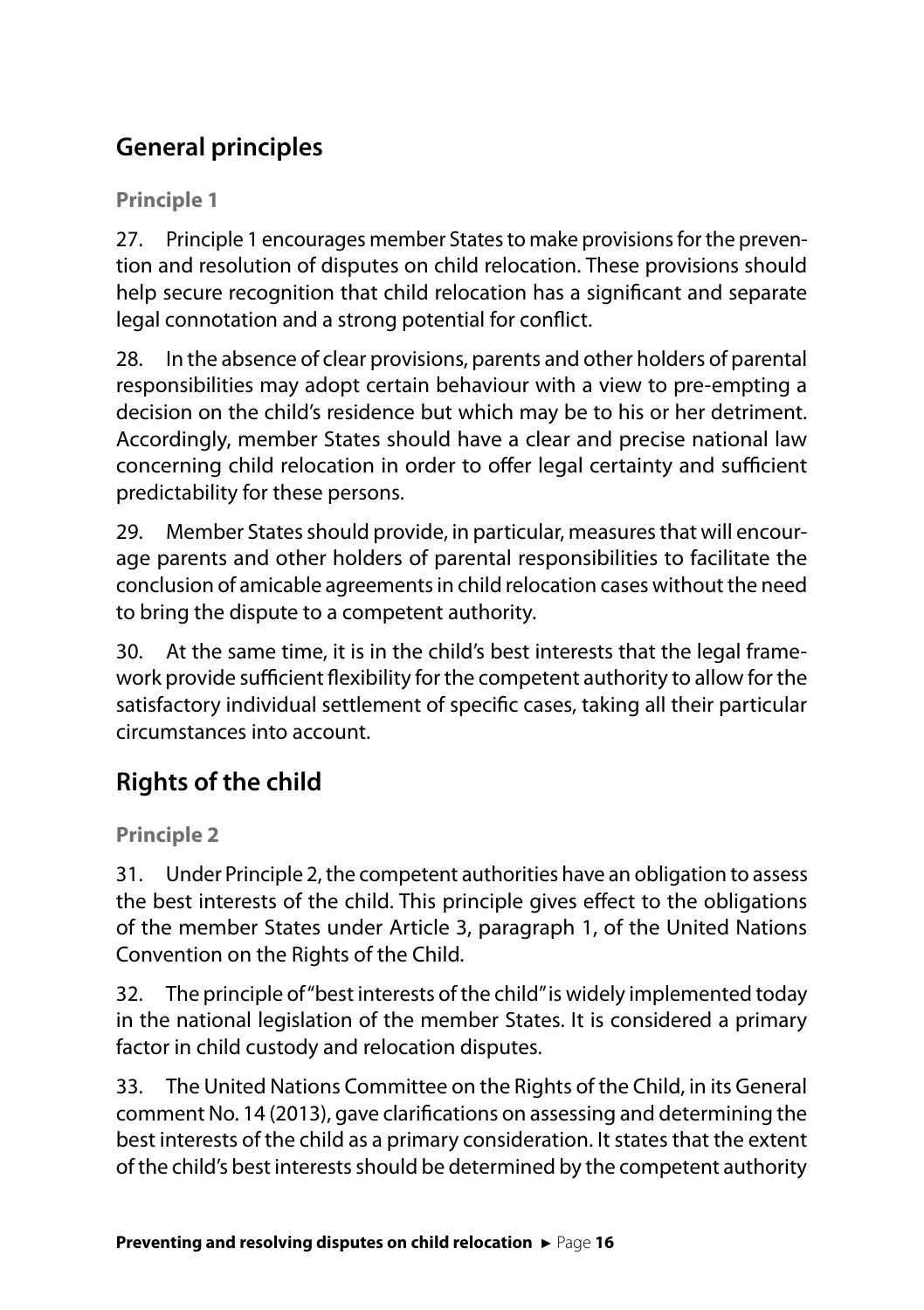on a case-by-case basis, in light of the specific situation of the particular child, the circumstances, the context and his or her specific needs.

34. Although parents and other holders of parental responsibilities are not explicitly mentioned in Article 3, paragraph 1, of the United Nations Convention on the Rights of the Child, the recommendation also encourages them to be guided before all else by the child's best interests when it comes to reaching agreement and settling disputes over child relocation.<sup>3</sup> In this respect, Article 18, paragraph 1, of the United Nations Convention on the Rights of the Child stipulates:

States Parties shall use their best efforts to ensure recognition of the principle that both parents have common responsibilities for the upbringing and development of the child. Parents or, as the case may be, legal guardians, have the primary responsibility for the upbringing and development of the child. The best interests of the child will be their basic concern.

35. The best interests of the child, once assessed and determined, might conflict with other interests or rights, in particular those of the parents and other holders of parental responsibilities (free movement, family reunion, etc.). It is crucial, in child relocation cases, that the child's interests are assessed separately from the interests of the person proposing to relocate with the child. In this respect, the Committee on the Rights of the Child also underlines that:

The expression "primary consideration" means that the child's best interests may not be considered on the same level as all other considerations. […] Authorities and decision-makers will have to analyse and weigh the rights of all those concerned, bearing in mind that the right of the child to have his or her best interests taken as a primary consideration means that the child's interests have high priority and [are] not just one of several considerations. Therefore, a larger weight must be attached to what serves the child best.<sup>4</sup>

36. Nevertheless, provisions in the recommendation do not prevent member States from introducing or applying higher standards or more favourable measures to protect the child's best interests.

#### **Principle 3**

37. In order to assess and determine the child's best interests, the competent authorities should give the child the opportunity to express his or her views

4. Ibid., paragraphs 37 to 39.

<sup>3.</sup> See General comment No. 14 (2013) of the United Nations Committee on the Rights of the Child, paragraph 25.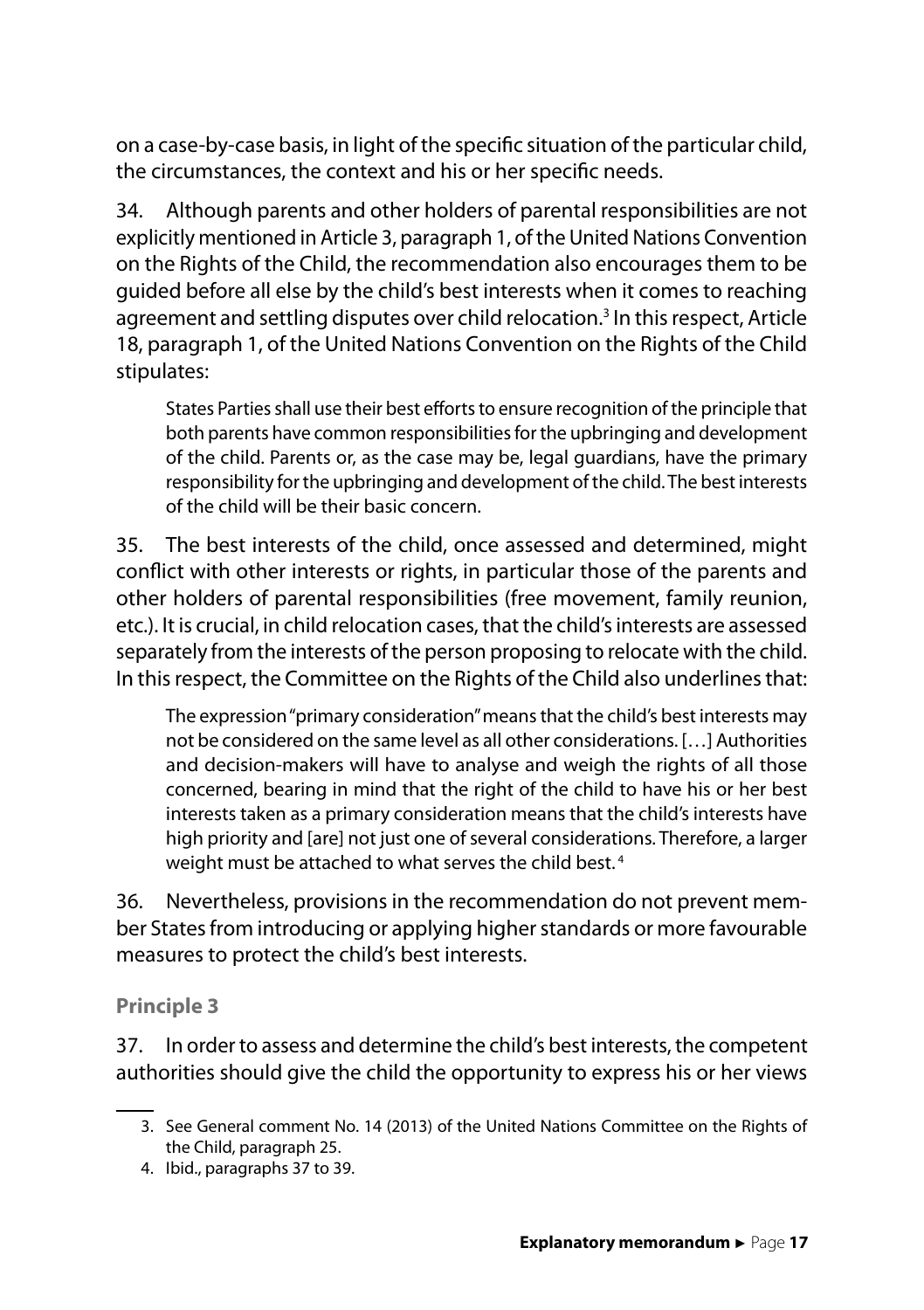freely and give them appropriate weight. This is clearly set out in the General comment No. 12 of the United Nations Committee on the Rights of the Child. The comment also highlights the inextricable links between Article 3, paragraph 1, and Article 12 of the United Nations Convention on the Rights of the Child which stipulates that:

1. States Parties shall assure to the child who is capable of forming his or her own views the right to express those views freely in all matters affecting the child, the views of the child being given due weight in accordance with the age and maturity of the child.

2. For this purpose, the child shall in particular be provided the opportunity to be heard in any judicial and administrative proceedings affecting the child, either directly, or through a representative or an appropriate body, in a manner consistent with the procedural rules of national law.

38. In child relocation cases, it is particularly important that the child should be able to express his or her views, either directly or with the assistance of an appropriate and independent person. Hearing the child should enable the competent authority to have a better understanding of the child's living environment.

39. Principle 3 of the recommendation is based on the Guidelines of the Committee of Ministers of the Council of Europe on child-friendly justice, which stipulates that:

44. Judges should respect the right of children to be heard in all matters that affect them or at least to be heard when they are deemed to have a sufficient understanding of the matters in question. Means used for this purpose should be adapted to the child's level of understanding and ability to communicate and take into account the circumstances of the case. Children should be consulted on the manner in which they wish to be heard.

45. Due weight should be given to the child's views and opinion in accordance with his or her age and maturity.

46. The right to be heard is a right of the child, not a duty on the child.

47. A child should not be precluded from being heard solely on the basis of age. Whenever a child takes the initiative to be heard in a case that affects him or her, the judge should not, unless it is in the child's best interests, refuse to hear the child and should listen to his or her views and opinion on matters concerning him or her in the case.

48. Children should be provided with all necessary information on how effectively to use the right to be heard. However, it should be explained to them that their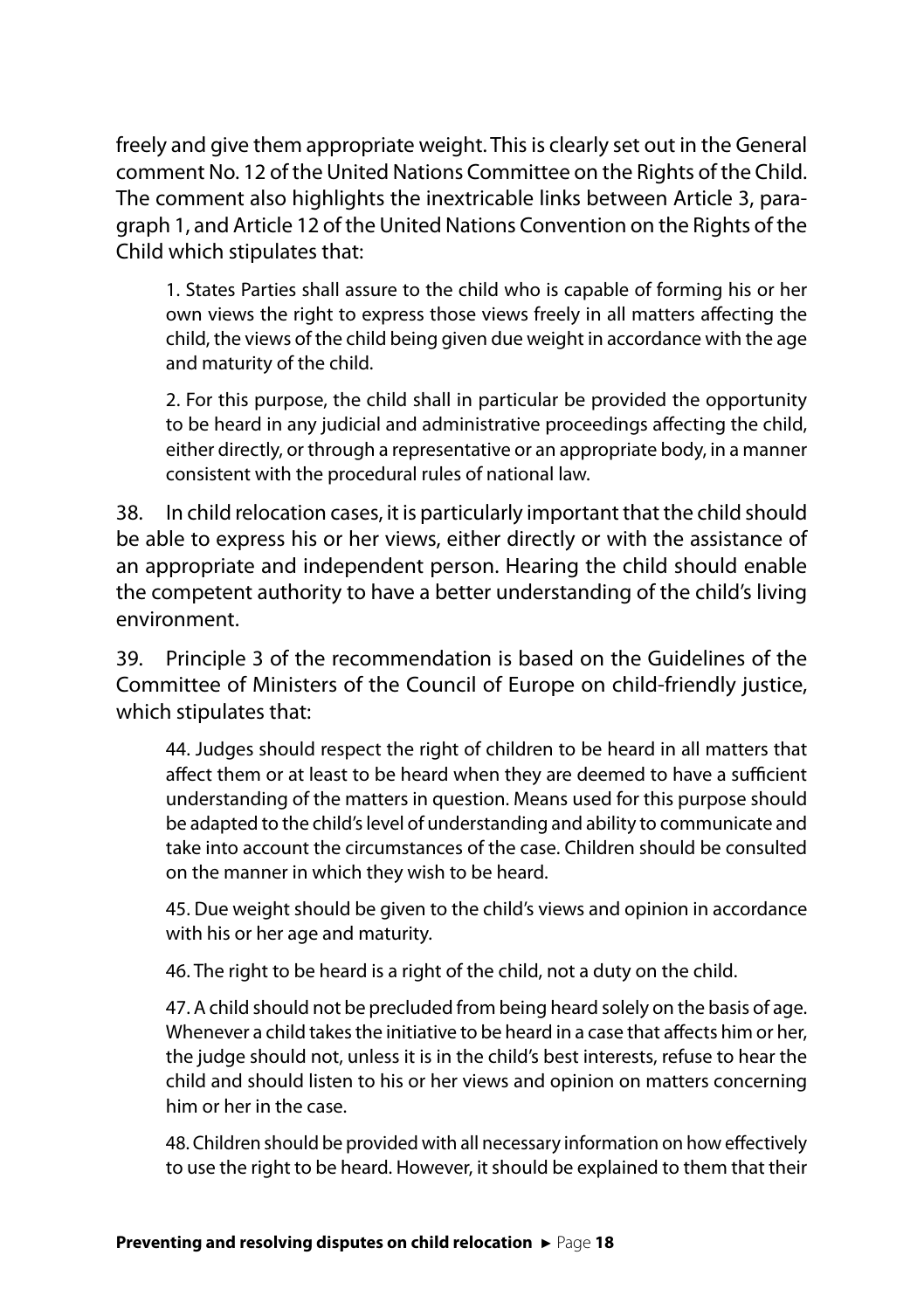right to be heard and to have their views taken into consideration may not necessarily determine the final decision.

49. Judgments and court rulings affecting children should be duly reasoned and explained to them in language that children can understand, particularly those decisions in which the child's views and opinions have not been followed.

40. These guidelines serve as a practical tool for member States to adapt their judicial and non-judicial systems to the specific rights, interests and needs of children.

41. The diversity in capacities and levels of understanding can vary greatly depending on the individual child's development capacities, life experiences and cognitive and other skills. That is why the recommendation does not set an age limit for the child to be heard.

42. When assessing the child's best interests, the competent authority should fully take into account the diversity in capacities and levels of understanding of the child without going so far as to require of the child a full and comprehensive knowledge of all aspects of the proposed relocation. Babies and very young children have the same rights as all children to have their best interests assessed, even if they cannot express their views or represent themselves in the same way as older children.<sup>5</sup>

43. The child who is capable of understanding needs to know precisely what will happen and what the status of his or her opinion will be. It should be made clear to the child that the mere fact of having been heard by the competent authority does not mean it will follow his or her opinion.

44. The child should be entitled to express freely his or her views in a safe environment, respectful of his or her person, regardless of his or her age. The child should feel at ease when he or she talks to the competent authority. While it is true that there is a risk of the child being manipulated when he or she is heard or expresses his or her views (in particular by a parent or other holder of parental responsibilities), all efforts should be made to ensure that such a risk does not undermine this fundamental right to be heard.

45. Member States are also encouraged to formulate provisions for this fundamental principle to be applied to parents and other holders of parental responsibilities, in particular in reaching amicable agreements. The child

<sup>5.</sup> Ibid., paragraph 44.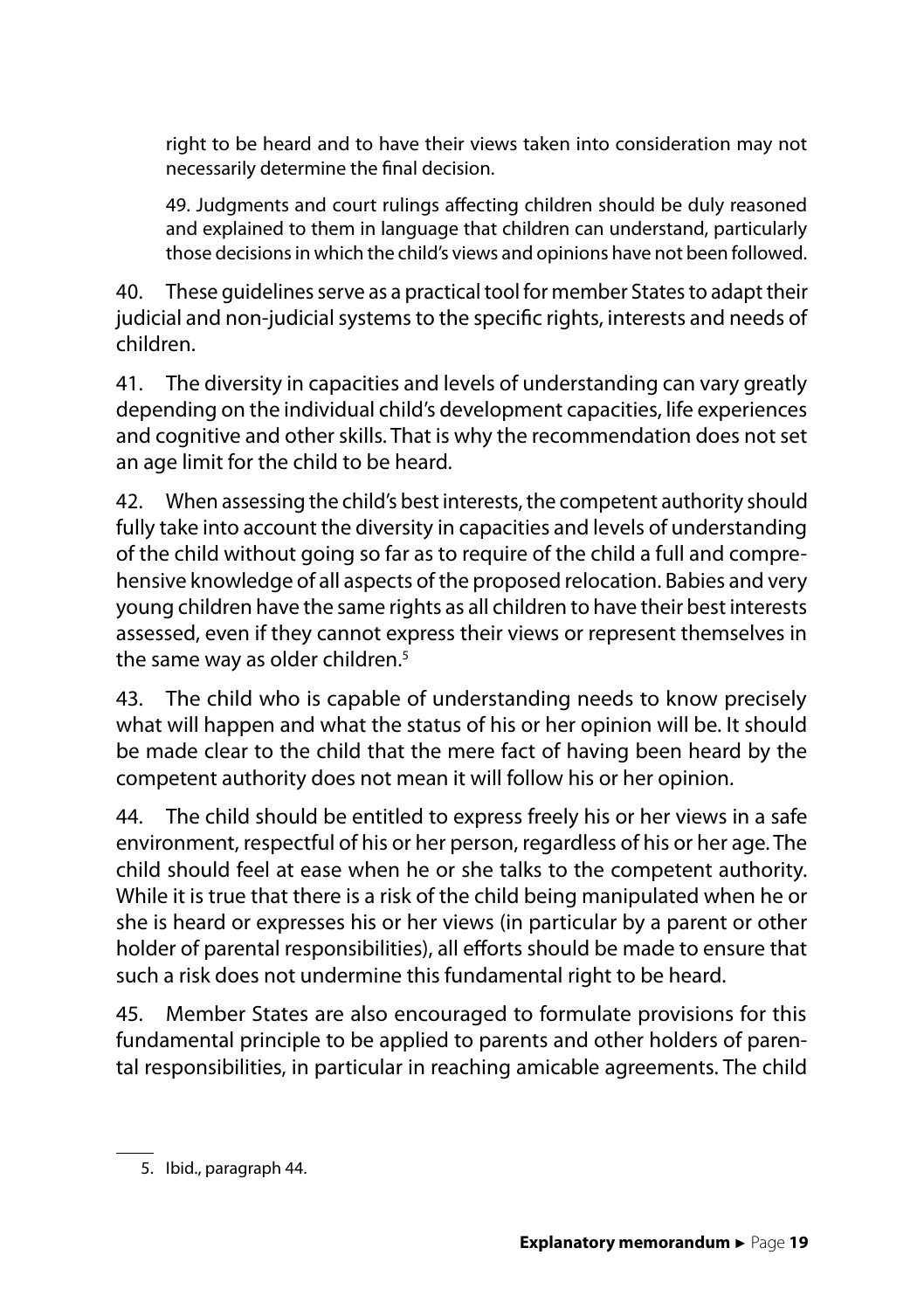should be offered an equivalent level of guarantees in judicial and non-judicial procedures and in particular through mediation.

## **Avoiding disputes**

## **Principle 4**

46. One of the main objectives of the recommendation is to prevent disputes on child relocation. The purpose of Principle 4 is, therefore, to encourage member States to take measures to ensure that the person proposing to relocate with the child seeks an agreement with the other parent and other holders of parental responsibilities as early as possible or, at least, informs them prior to relocation. This would give them the opportunity to express any concern and propose an agreement or to bring the dispute before a competent authority (see paragraph 65). The list of measures in Principle 4 is not exhaustive.

## *1st indent*

47. The first indent in Principle 4 encourages parents and other holders of parental responsibilities to consider the child's possible relocation and the impact which it might have on the child's contacts with them as early as possible. Agreements between them can be helpful later on when the issue of relocation arises by providing a set of agreed "rules", thereby contributing to an amicable agreement on relocation and avoiding a dispute that might harm the child.

48. Thus, parents or other holders of parental responsibilities could agree on:

- temporal limits to a change in the child's habitual residence;
- geographical limits to a change in the child's habitual residence;
- terms for informing the other parent or other holders of parental responsibilities (how, when and in what form);
- use of mediation, when appropriate, or of other services to help reach an amicable agreement.

49. In some legal systems, in order to give amicable agreements on the child's possible future relocation the same legal effect as a court order and thereby facilitate their implementation, parents and other holders of parental responsibilities can request a competent authority to give its approval to these agreements. The latter may decide to approve the agreement, or may refuse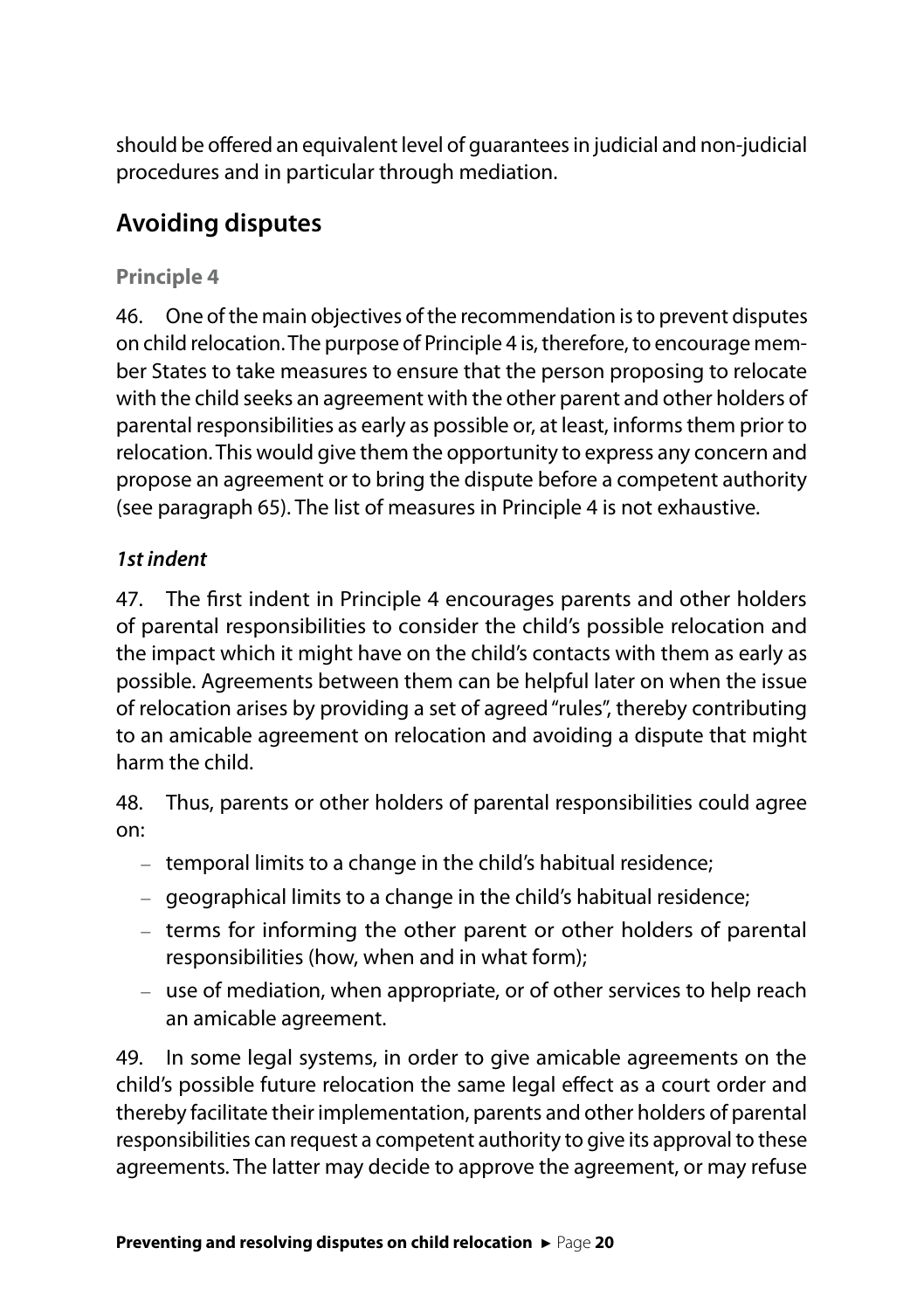to do so if it finds that consent has not been given freely or that the child's best interests are not adequately protected.

50. In some legal systems, it is possible for the parents and other holders of parental responsibilities to certify their agreement before a notary or a youth welfare office. This confers a certain degree of "faith and credit" to an otherwise merely private agreement, without the certifying authority exercising a decisive control over the content of the agreement.

51. If a dispute later arises on child relocation, the competent authority may have regard to the terms laid down in the amicable agreement without being bound by it, since the best interests of the child are a primary consideration. Nonetheless, the amicable agreement can provide the competent authority with useful indications regarding the intention of the parents or other holders of parental responsibilities.

52. Conflicts following a unilateral child relocation initiative will often be distressing for the child. Mutual respect between parents or other holders of parental responsibilities is a key factor in the prevention of disputes. Each parent or other holder of parental responsibilities should be encouraged to honour the ties and the rights of the other(s), and seek to ease any tension for the child's benefit.

53. In order to avoid distress to the child, member States are encouraged to adopt provisions aimed at encouraging parents and other holders of parental responsibilities to discuss plans to relocate the child and any consequences (contact with the other parent or other holders of parental responsibilities, transport costs, etc.), and take, as far as possible, a joint decision.

### *2nd indent*

54. The second indent in Principle 4 encourages member States to adopt legislative provisions that would require the person proposing to relocate with the child to inform the other parent or other holders of parental responsibilities of his or her intention to relocate. The information should be given in writing and may take the form of a notification. This may contain:

- details of the child's proposed new habitual residence;
- contact details of the child;
- the date of the proposed relocation;
- proposals for arrangements on the child's contact with the other parent or other holders of parental responsibilities.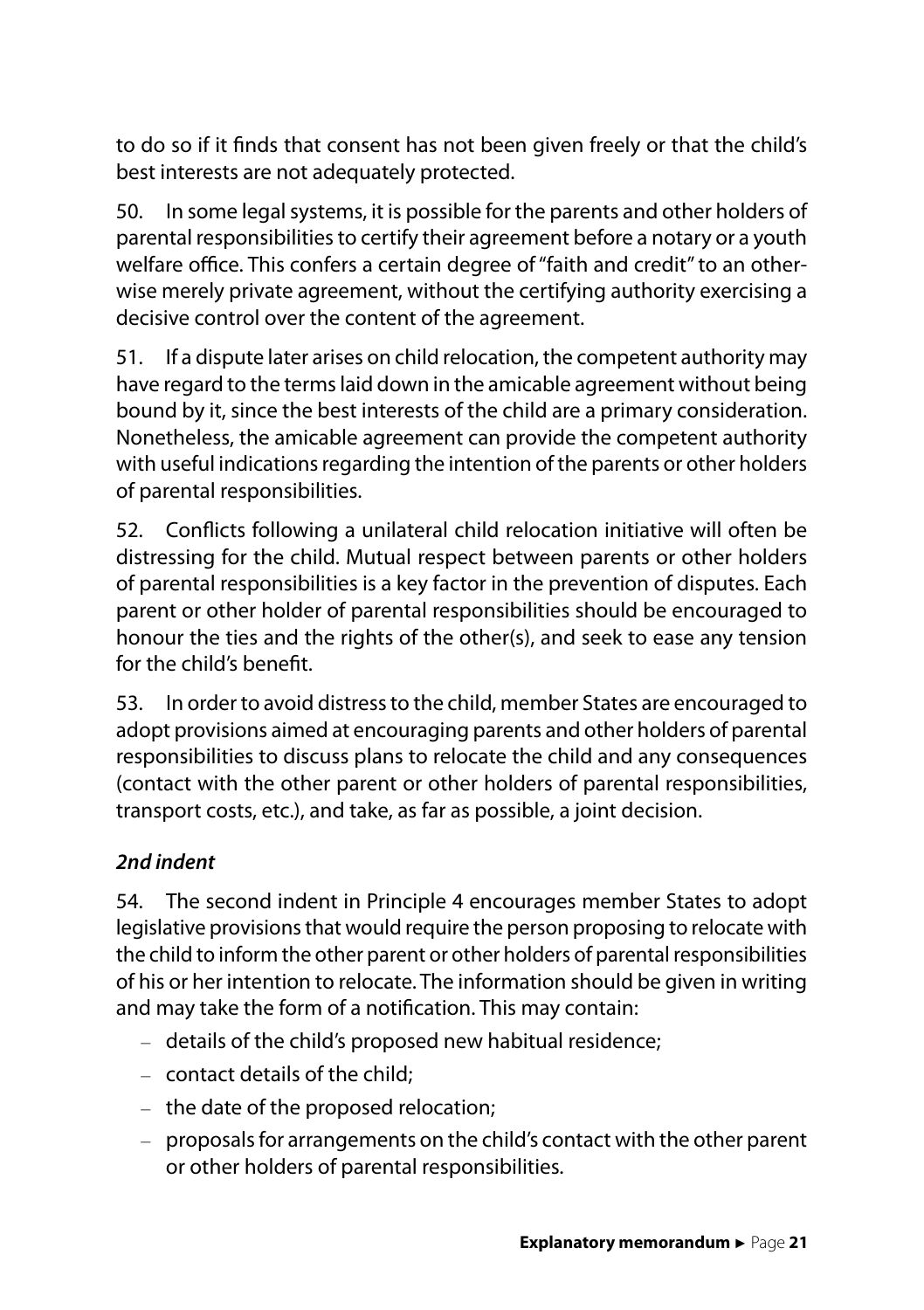However, an exception to any such provision of information or notification may be made where the child, the parent or other holder of parental responsibilities might be put at risk, for example in cases of domestic violence or abuse of the child.

55. The fact that the person proposing to relocate with the child is making a serious effort to secure the agreement of the other parent or holders of parental responsibilities may also be an indicator to the competent authority of the intention of this person to maintain a good relationship with them, including contact with the child.

56. Member States are free to impose a minimum time limit for notifying the other parent or other holders of parental responsibilities. Time limits are of great importance. Indeed, imposing a minimum time limit which is too long may prove to be difficult in practice owing to the respective notice periods for leaving and starting new employment. Moreover, this time limit should leave sufficient time for the person proposing to relocate with the child to prepare a suitable relocation plan to submit to the other parent or other holders of parental responsibilities, as this could later prove relevant for the competent authority.

57. In Denmark for instance, the person proposing to relocate with the child is required to inform the other parent and other holders of parental responsibilities of his or her intention to relocate not later than six weeks prior to the impending move.

58. Minimum time limits may also avoid the risk of strategic procedural behaviour. The person proposing to relocate with the child may wait too long before informing the other parent or other holder of parental responsibilities, or not give notification to them at all before relocating, and either the other parent or the other holders of parental responsibilities may object to the child relocation simply because they have not been informed sufficiently in advance.

### *3rd indent*

59. The third indent in Principle 4 suggests that member States should provide access for parents or other holders of parental responsibilities to appropriate services (public or private) to help reach an amicable agreement in child relocation cases. It is essential that recourse to alternative dispute resolution should be delayed as little as possible.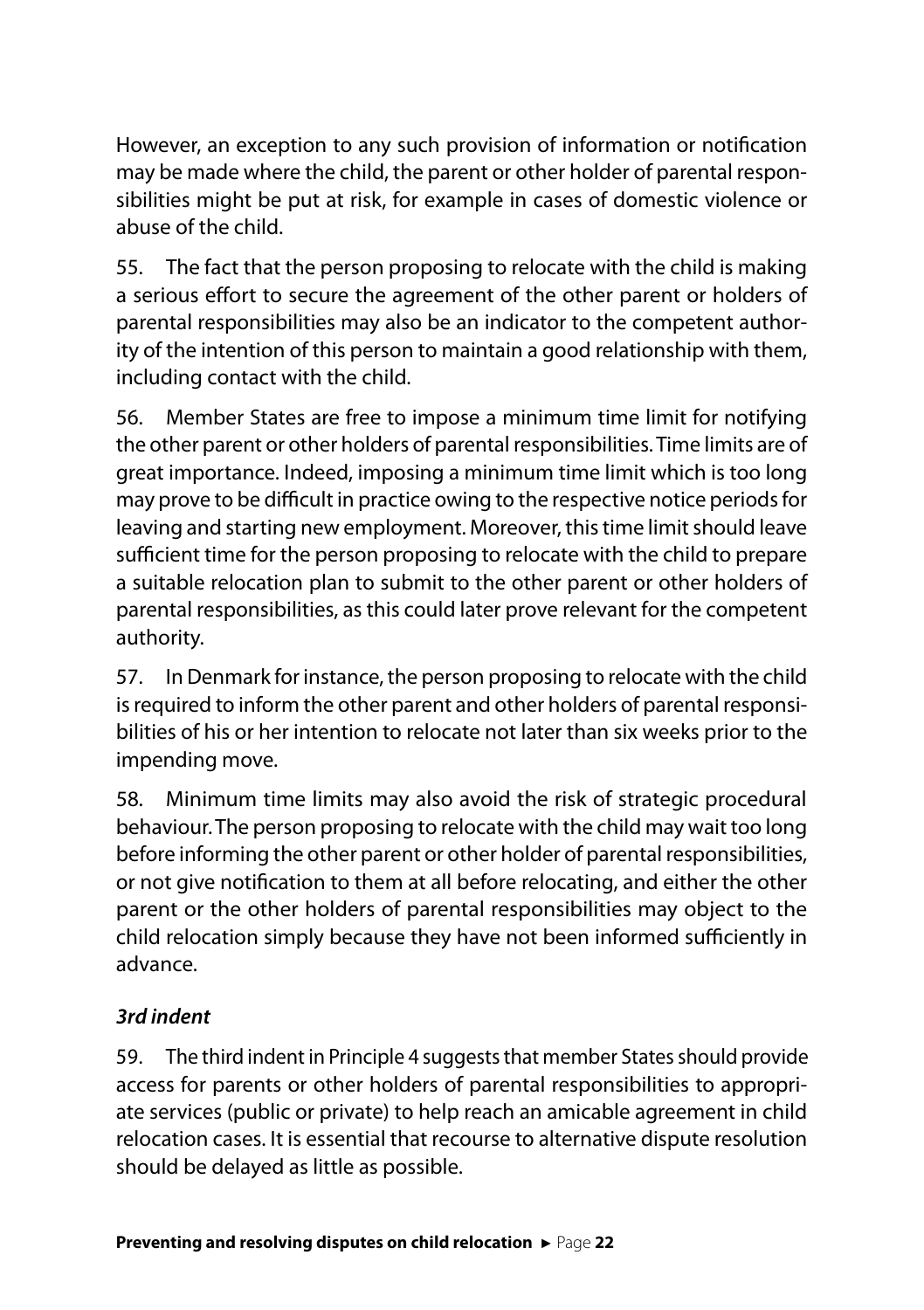## **Dispute resolution**

60. Parents and other holders of parental responsibilities are best placed to know the needs of the child. Alternative dispute resolution may allow further progress in reaching a more appropriate solution for the child and for them. Moreover, amicable agreements will be financially less expensive and will also provide emotional advantages such as avoiding distress to the child. The child may spend more time during the school holidays with the non-relocating parent or other holder of parental responsibilities for example, or the child's relocation may take place at the end of the school year, etc.

#### **Principle 5**

61. To facilitate reaching an amicable agreement between parents or other holders of parental responsibilities on child relocation and related matters (contact, travel arrangements, etc.), Principle 5 encourages member States to adopt legislative provisions encouraging alternative dispute resolution.

62. In this respect, it is appropriate to recall Council of Europe Recommendation No. R (98) 1 on family mediation which recommends that member States "introduce or promote family mediation or, where necessary, strengthen existing family mediation".

63. Alternative dispute resolution should be encouraged whenever this may best serve the child's best interests. However, the preliminary use of such an alternative should not be used as an obstacle to the child's access to justice or to the expression of his or her views.

64. Nonetheless, having recourse to mediation may not suit every case, in particular when relocation takes place in a context of domestic violence. Victims of domestic violence and their abusers are unlikely to enter the alternative dispute resolution process on an equal level, since factors such as fear and the psychological consequences of domination, control and abuse will have an impact. It should be noted that Article 48 of the Council of Europe Convention on Preventing and Combating Violence against Women and Domestic Violence (CETS No. 210) stipulates:

Parties shall take the necessary legislative or other measures to prohibit mandatory alternative dispute resolution processes, including mediation and conciliation, in relation to all forms of violence covered by the scope of this Convention.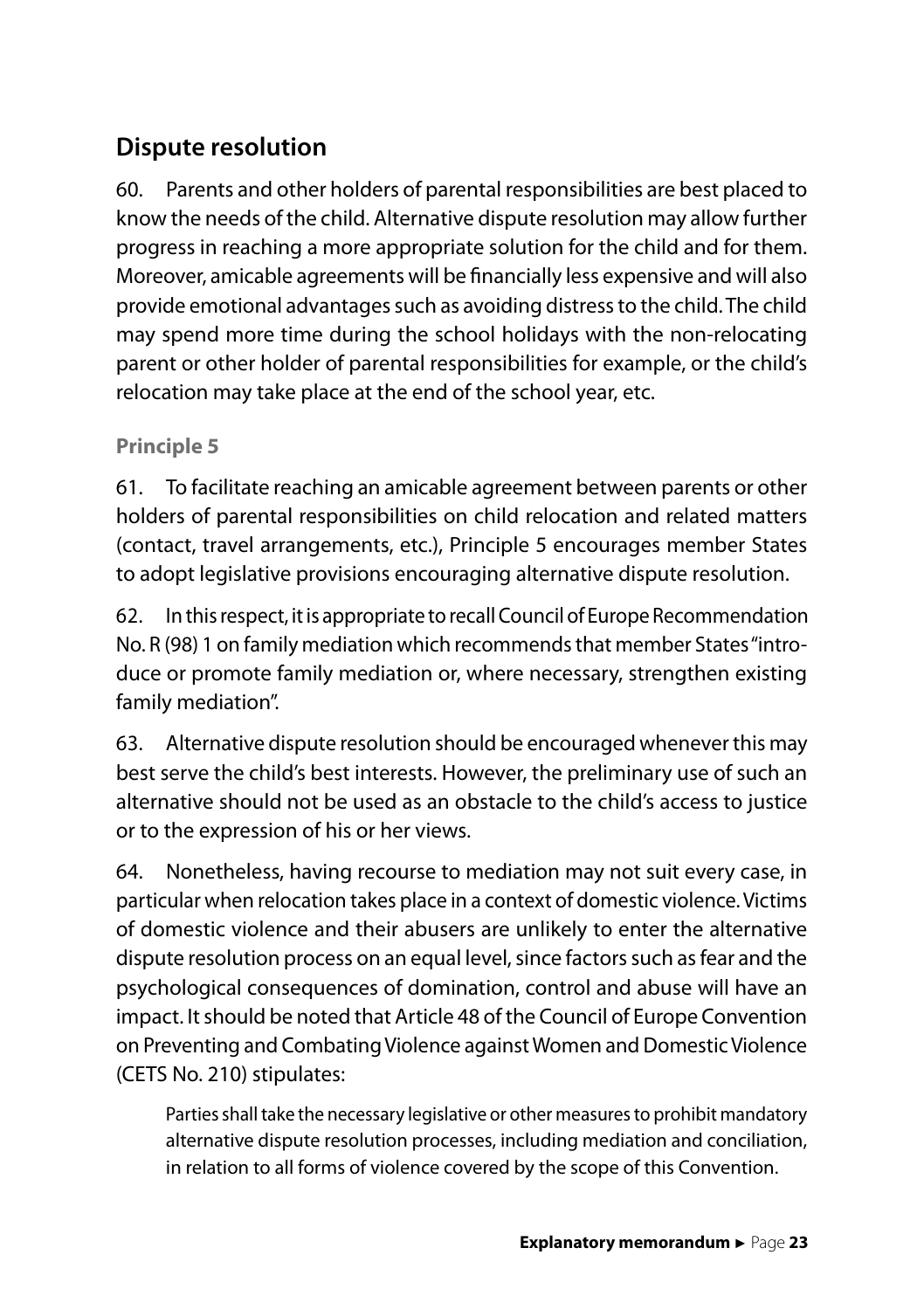## **Principle 6**

65. Principle 6 recalls the obligation of member States, pursuant to Article 6 of the European Convention on Human Rights, to adopt legislative provisions allowing parents or other holders of parental responsibilities the right to bring before a competent authority a request for relocation of the child or an objection to it. The need to use such a legal procedure is outlined in the jurisprudence of the European Court of Human Rights.<sup>6</sup>

### **Principle 7**

66. Principle 7 makes it clear that the child relocation should not be made unilaterally without the approval of the competent authority as determined by national law, unless it provides otherwise.

67. Principle 7 acknowledges that, while a unilateral change of the child's habitual residence would not be wrongful in itself, it could be a serious interference with the child's right to retain contact with both parents or with other holders of parental responsibilities, and could also cause distress to the child.

## **Principle 8**

68. When one parent or other holder of parental responsibilities disagrees with the plan to relocate with the child and the issue is brought before the competent authority, the latter may need to adjudicate between the conflicting legitimate interests of the adults (parents and other holders of parental responsibilities) while remaining focused on the child. Disputes on child relocation raise numerous difficulties for the competent authority, to which, in some States, may be added the further disadvantage of a lack of legislative provisions or practice regarding the factors to consider in such cases.

69. Apart from the child's best interests as a primary consideration, Principle 8 recommends that the decision-making exercise of the competent authority should be guided by all relevant factors, giving such weight to each factor as is appropriate in the circumstances of the individual case. Particular attention should be paid to situations where the relocation takes place within the context of domestic violence and abuse.

70. These factors are partly based on the factors listed in the "Washington Declaration on International Family Relocation" and on Principle 3:21 of the

<sup>6.</sup> See *Keegan v. Ireland*, 26 May 1994, Series A no. 290.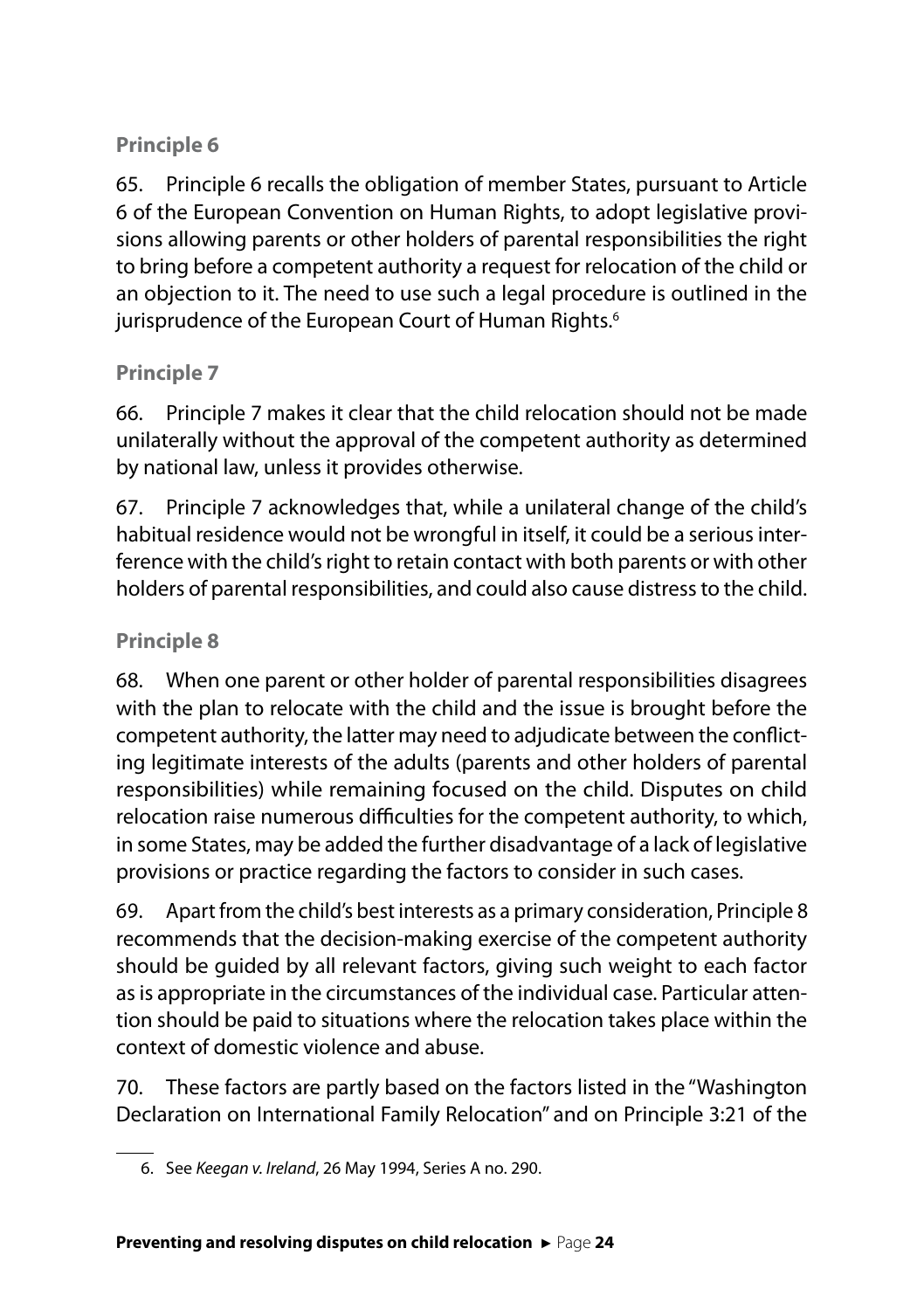Principles of European family law on parental responsibilities of the Committee on European Family Law (CEFL).

71. The declaration was adopted at the close of the Washington Conference (March 2010), co-organised by the Hague Conference on Private International Law (HCCH) and the International Centre for Missing and Exploited Children (ICMEC).

72. The order and classification of the factors set out below are no indication of their priority. The weight to be given to any one factor will vary from case to case, in particular when the change of habitual residence occurs outside the jurisdiction.

i. The right of the child to maintain personal relations and direct contact with the other parent or other holders of parental responsibilities on a regular basis, in a manner consistent with his or her development.

ii. The views of the child having regard to his or her age, maturity and level of understanding*.*

iii. The proposals of the parents or other holders of parental responsibilities for the practical arrangements for changing the child's habitual residence (including accommodation, education, employment, contacts with other family members).

iv. The reasons of the parents or other holders of parental responsibilities for seeking or opposing the child's habitual residence.

v. Any history of family violence or abuse, whether physical or psychological.

vi. The history of the family and particularly the continuity and quality of past and current care and contact arrangements.

vii. Pre-existing arrangements concerning the child's habitual residence and contact and previous decisions of the competent authorities.

viii. The impact of the grant or refusal of the application for relocation on the child, in the context of his or her siblings and extended family, education and social life, and on the remaining parent or other holder of parental responsibilities.

ix. The nature of the relationship between the parent and other holders of parental responsibilities and the commitment of the person proposing to change the child's habitual residence (to support and facilitate the relationship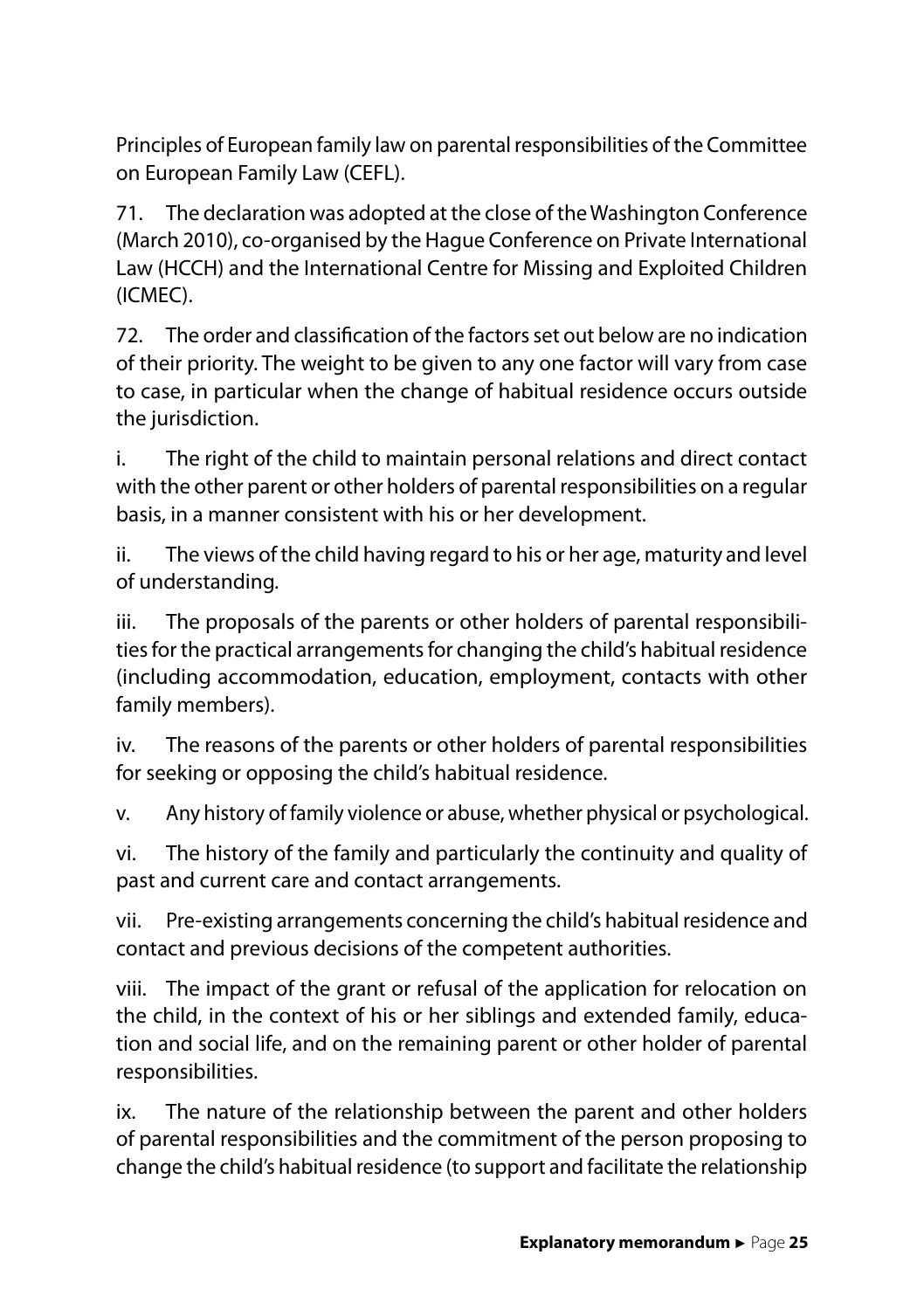between the child and the parent or other holders of parental responsibilities after the relocation).

x. Whether the proposals of the parents or other holders of parental responsibilities for contact after the child's change of habitual residence are realistic, having particular regard to the cost to the family and burden on the child.

xi. The enforceability of contact provisions ordered as a condition of the permission to change the child's habitual residence, particularly in the context of a change of jurisdiction.

xii. The issues of mobility for family members or those who have a reasonable interest in having contact with the child.

xiii. The existence of parenting agreements or other similar agreements, including provisions on child relocation.

xiv. The failure to inform the other parent or other holder of parental responsibilities of the proposal to relocate with the child.

73. However, the above-mentioned factors are not exhaustive and all other relevant factors should be duly considered. As the comment on Principle 3:21 (3) of the CEFL Principles of European family law regarding parental responsibilities states:

[The relocation] decision requires that the competent authority tries to find a balance between the right of the child to maintain personal relationships with the non-residential parent and close relatives and persons with whom the child has a close relationship […] and the right of the residential parent to move in pursuit of a valid purpose, in order to, for example, improve his or her professional situation or to accompany a new partner (free movement rights). Geographical distance and accessibility as well as the personal, particularly the financial, situation of the holders of parental responsibilities are crucial factors.

### **Principle 9**

74. In deciding on a request for or an objection to relocation of the child, the competent authority may need to confirm or, by contrast, modify a preexisting decision on the custody of the child and his or her personal contact.

75. Principle 9 recommends a neutral and child-centred approach by the competent authority, with no presumption for or against relocation or in favour of either parent or other holders of parental responsibilities. The competent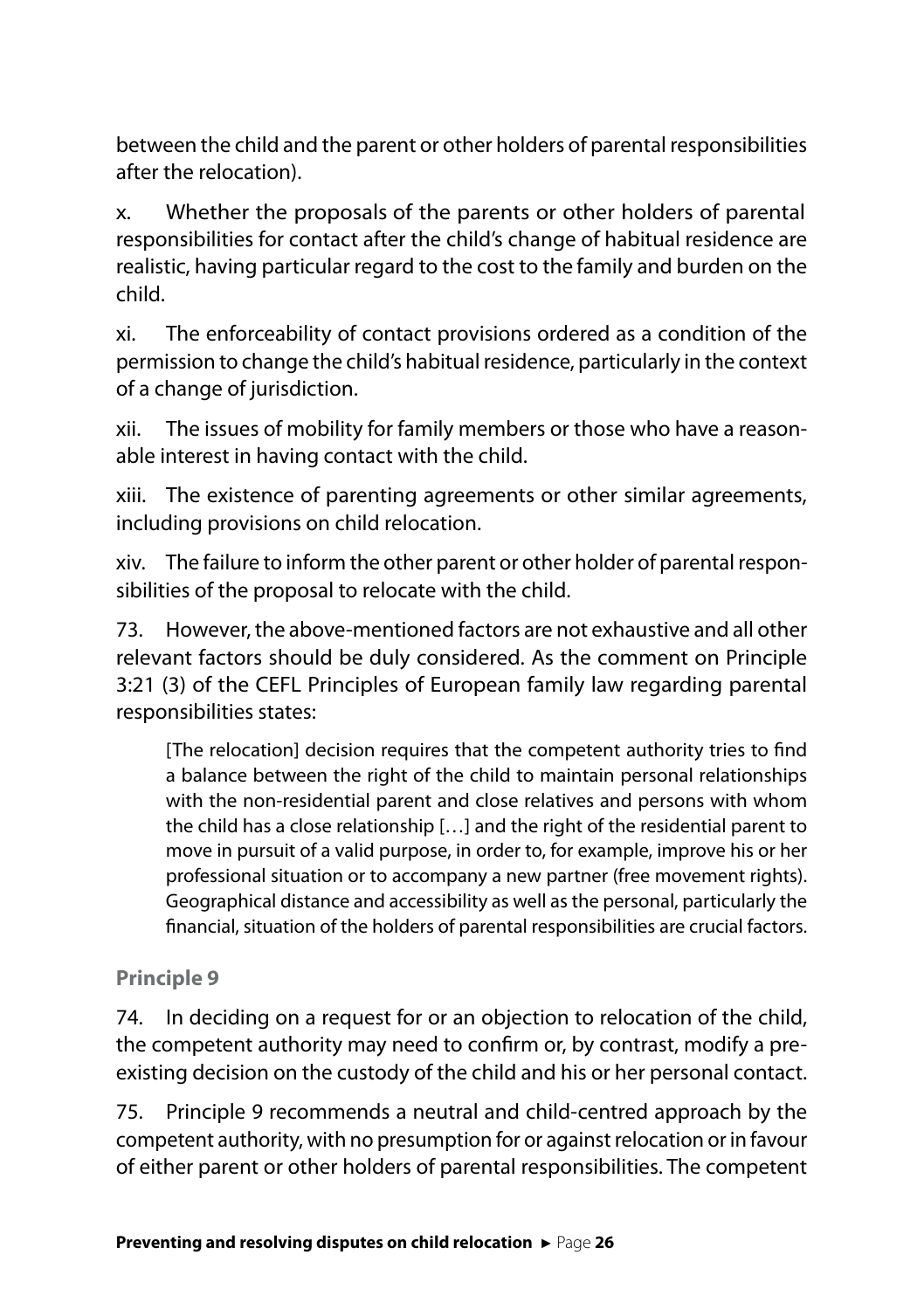authority should decide on a case-by-case basis, considering all the new factors and making the child's best interests a primary consideration.

#### **Principle 10**

76. In order to prevent unilateral relocations and to avoid the parent or other holder of parental responsibilities relocating with the child before the competent authority gives its decision, Principle 10 of the recommendation encourages member States to impose an obligation on the competent authority to act promptly in any dispute over child relocation. Any needless delay may be detrimental to the child's welfare and therefore contrary to his or her best interests.

77. Concerning the time limit within which the competent authority should make its decision, the European Convention on the exercise of children's rights (ETS No. 160) stresses in its Article 7:

In proceedings affecting a child the judicial authority shall act speedily to avoid any unnecessary delay and procedures shall be available to ensure that its decisions are rapidly enforced. In urgent cases the judicial authority shall have the power, where appropriate, to take decisions which are immediately enforceable.

78. However, the competent authority is not always able to act as promptly as it would wish, for example where it has not received sufficient information to take a final decision in the child's best interests. If so, it may be expedient to take provisional decisions to be monitored for a certain period of time in order to be reviewed later.

79. Recommendation No. R (91) 9 of the Committee of Ministers to member States on emergency measures in family matters contains principles indicating the steps to be taken to ensure that effective measures are available to the competent authorities dealing with family matters to protect children and others who are in need of special protection and assistance and whose interests are in serious danger. This recommendation also provides that where international co-operation between the courts or other competent authorities is required, "[i]n cases where the return of a child is sought, courts and other competent authorities should [...] give a decision whenever possible within six weeks of the receipt of the completed application by the requested authority [...]".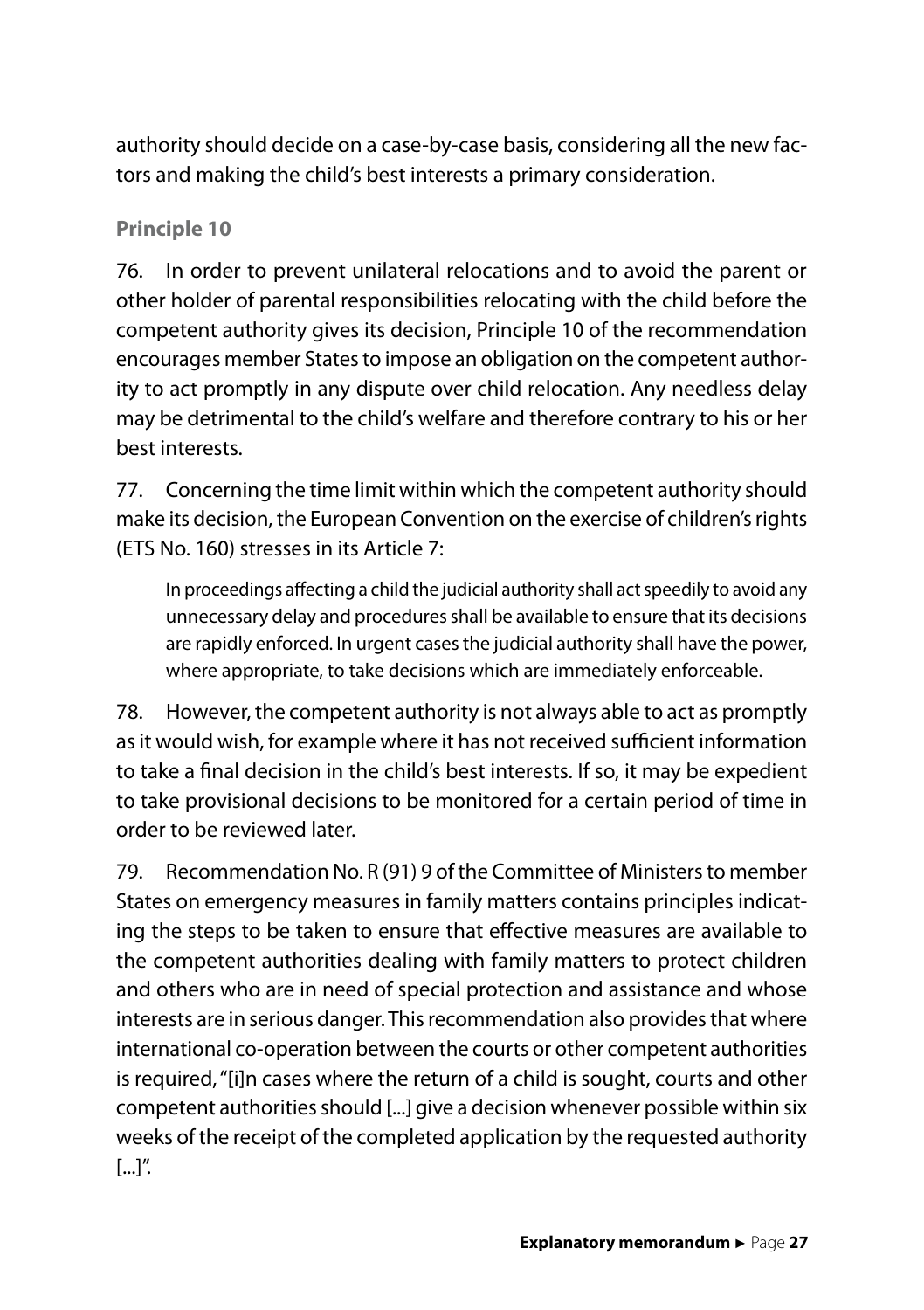#### **Principle 11**

80. Direct judicial communications should facilitate co-operation through the exchange of information between the competent authorities of the member States, informing them as soon as possible of, in particular, decisions taken to resolve a conflict in child relocation cases.

81. Principle 11 encourages member States to introduce judicial networks that would operate in a complementary and co-ordinated way to develop practical co-operation between the competent authorities, in order to share information and provide practical solutions concerning the recognition and enforcement of judicial decisions and relocation agreements.

82. At the conference celebrating the 15th anniversary of the International Hague Network of Judges (Windsor, 17-19 July 2013), the following recommendations were made in relation to direct judicial communications.

Where there is concern in any State as to the proper legal basis for direct judicial communications under domestic law or procedure, the conference invites States to take steps to ensure the necessary legal basis exists.

The conference notes the many different non-legislative bases for the use of direct judicial communications which were reported by Members of the International Hague network of judges and invites other States to consider these practices with a view to utilising them in their own jurisdiction as possible legal bases for direct judicial communications.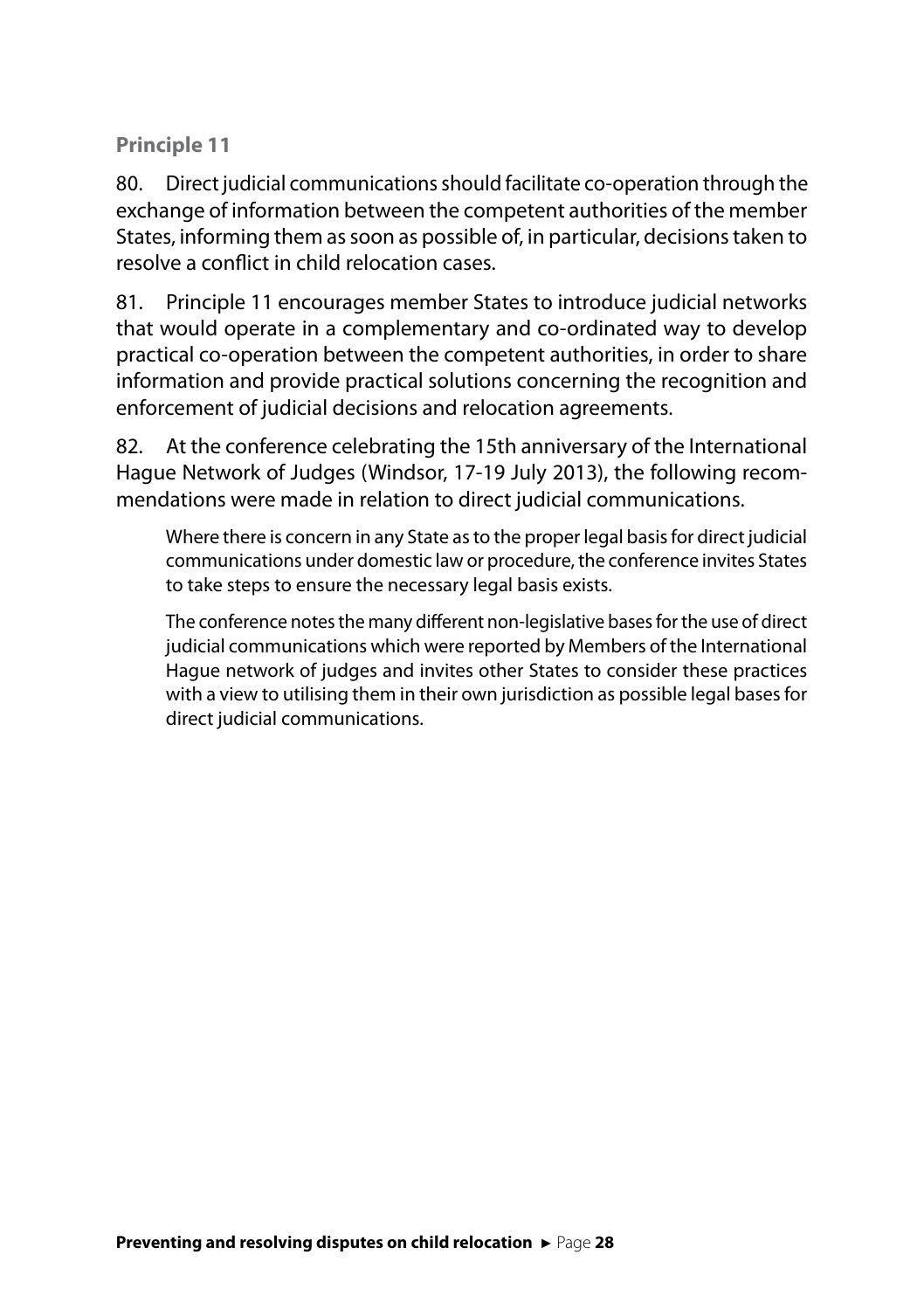#### **Sales agents for publications of the Council of Europe Agents de vente des publications du Conseil de l'Europe**

#### **BELGIUM/BELGIQUE**

La Librairie Européenne - The European Bookshop Rue de l'Orme, 1 BE-1040 BRUXELLES Tel.: +32 (0)2 231 04 35 Fax: +32 (0)2 735 08 60 E-mail: info@libeurop.eu http://www.libeurop.be

Jean De Lannoy/DL Services Avenue du Roi 202 Koningslaan BE-1190 BRUXELLES Tel.: +32 (0)2 538 43 08 Fax: +32 (0)2 538 08 41 E-mail: jean.de.lannoy@dl-servi.com http://www.jean-de-lannoy.be

#### **BoSnIA And HErzEGovInA/**

**BoSnIE-HErzéGovInE** Robert's Plus d.o.o. Marka Maruliça 2/V BA-71000 SARAJEVO  $Tel + 387 33 640 818$ Fax: + 387 33 640 818 E-mail: robertsplus@bih.net.ba

#### **CAnAdA**

Renouf Publishing Co. Ltd. 22-1010 Polytek Street CDN-OTTAWA, ONT K1J 9J1 Tel.: +1 613 745 2665 Fax: +1 613 745 7660 Toll-Free Tel.: (866) 767-6766 E-mail: order.dept@renoufbooks.com http://www.renoufbooks.com

#### **CroAtIA/CroAtIE**

Robert's Plus d.o.o. Marasoviçeva 67 HR-21000 SPLiT Tel.: + 385 21 315 800, 801, 802, 803 Fax: + 385 21 315 804 E-mail: robertsplus@robertsplus.hr

#### **CzECH rEPUBLIC/réPUBLIQUE tCHÈQUE**

Suweco CZ, s.r.o. Klecakova 347 CZ-180 21 PRAHA 9  $Tel + 420 2 424 59 204$ Fax: +420 2 848 21 646 E-mail: import@suweco.cz http://www.suweco.cz

#### **dEnMArK/dAnEMArK**

GAD Vimmelskaftet 32 DK-1161 KØBENHAVN K  $Tel + 45 77 66 60 00$ Fax: +45 77 66 60 01 E-mail: reception@gad.dk http://www.gad.dk

#### **FInLAnd/FInLAndE**

Akateeminen Kirjakauppa PO Box 128 Keskuskatu 1 Fi-00100 HELSiNKi Tel.: +358 (0)9 121 4430 Fax: +358 (0)9 121 4242 E-mail: akatilaus@akateeminen.com http://www.akateeminen.com

#### **FrAnCE**

Please contact directly / Merci de contacter directement Council of Europe Publishing Editions du Conseil de l'Europe FR-67075 STRASBOURG cedex Tel.: +33 (0)3 88 41 25 81 Fax: +33 (0)3 88 41 39 10 E-mail: publishing@coe.int http://book.coe.int

Librairie Kléber 1 rue des Francs-Bourgeois FR-67000 STRASBOURG Tel.: +33 (0)3 88 15 78 88 Fax: +33 (0)3 88 15 78 80 E-mail: librairie-kleber@coe.int http://www.librairie-kleber.com

#### **GrEECE/GrÈCE**

Librairie Kauffmann s.a. Stadiou 28 GR-105 64 ATHiNAi Tel.: +30 210 32 55 321 Fax.: +30 210 32 30 320 E-mail: ord@otenet.gr http://www.kauffmann.gr

#### **HUnGArY/HonGrIE**

Euro info Service Pannónia u. 58. PF. 1039 HU-1136 BUDAPEST Tel.: +36 1 329 2170 Fax: +36 1 349 2053 E-mail: euroinfo@euroinfo.hu http://www.euroinfo.hu

#### **ItALY/ItALIE**

Licosa SpA Via Duca di Calabria, 1/1 iT-50125 FiRENZE Tel.: +39 0556 483215 Fax: +39 0556 41257 E-mail: licosa@licosa.com http://www.licosa.com

#### **norWAY/norvÈGE**

Akademika Postboks 84 Blindern NO-0314 OSLO Tel.: +47 2 218 8100 Fax: +47 2 218 8103 E-mail: support@akademika.no http://www.akademika.no

#### **PoLAnd/PoLoGnE**

Ars Polona JSC 25 Obroncow Street PL-03-933 WARSZAWA Tel.: +48 (0)22 509 86 00 Fax: +48 (0)22 509 86 10 E-mail: arspolona@arspolona.com.pl http://www.arspolona.com.pl

#### **PORTUGAL**

Marka Lda Rua dos Correeiros 61-3 PT-1100-162 LiSBOA Tel: 351 21 3224040 Fax: 351 21 3224044 Web: www.marka.pt E mail: apoio.clientes@marka.pt

#### **rUSSIAn FEdErAtIon/**

**FédérAtIon dE rUSSIE** Ves Mir 17b, Butlerova.ul. - Office 338 RU-117342 MOSCOW Tel.: +7 495 739 0971 Fax: +7 495 739 0971 E-mail: orders@vesmirbooks.ru http://www.vesmirbooks.ru

#### **SWItzErLAnd/SUISSE**

Planetis Sàrl 16 chemin des Pins CH-1273 ARZiER Tel.: +41 22 366 51 77 Fax: +41 22 366 51 78 E-mail: info@planetis.ch

#### **tAIWAn**

Tycoon information inc. 5th Floor, No. 500, Chang-Chun Road Taipei, Taiwan Tel.: 886-2-8712 8886 Fax: 886-2-8712 4747, 8712 4777 E-mail: info@tycoon-info.com.tw orders@tycoon-info.com.tw

#### **UnItEd KInGdoM/roYAUME-UnI**

The Stationery Office Ltd PO Box 29 GB-NORWiCH NR3 1GN Tel.: +44 (0)870 600 5522 Fax: +44 (0)870 600 5533 E-mail: book.enquiries@tso.co.uk http://www.tsoshop.co.uk

#### **UnItEd StAtES and CAnAdA/ étAtS-UnIS et CAnAdA**

Manhattan Publishing Co 670 White Plains Road USA-10583 SCARSDALE, NY Tel: + 1 914 472 4650 Fax: +1 914 472 4316 E-mail: coe@manhattanpublishing.com http://www.manhattanpublishing.com

**Council of Europe Publishing/Editions du Conseil de l'Europe** FR-67075 STRASBOURG Cedex

### Tel.: +33 (0)3 88 41 25 81 – Fax: +33 (0)3 88 41 39 10 – E-mail: publishing@coe.int – Website: http://book.coe.int